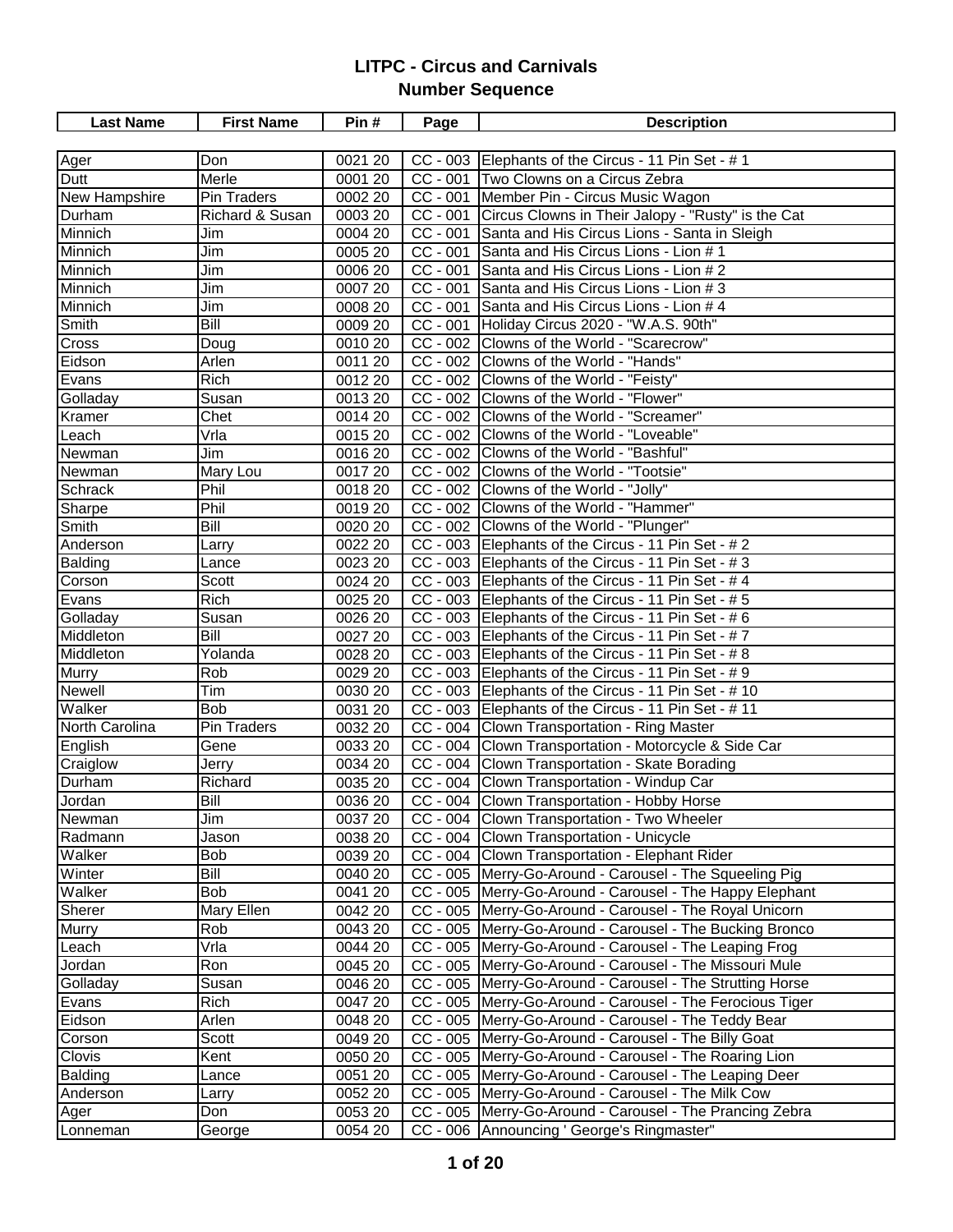| <b>Last Name</b> | <b>First Name</b> | Pin#                  | Page       | <b>Description</b>                            |
|------------------|-------------------|-----------------------|------------|-----------------------------------------------|
|                  |                   |                       |            |                                               |
| McCaulley        | Lana              | 0055 20               | $CC - 006$ | "The Smiling Clown - I"                       |
| McCaulley        | Tim               | 0056 20               | $CC - 006$ | "The Sinister Clown - II"                     |
| Pennnsylvania    | Pin Traders       | 0057 20               | $CC - 006$ | Circus Clown # 1                              |
| Virginia         | $24 -$            | 0058 20               |            | CC - 006 Circus Elephant                      |
| Shaull           | Larry             | 0059 20               |            | CC - 006   AI G. Kelly & Miller Circus        |
| Okamoto          | Mike              | 0060 20               |            | CC - 007 Western States Clowns - Clown #1     |
| Miller           | Carl              | 0061 20               |            | CC - 007 Western States Clowns - Clown #2     |
| Balding          | Lance             | 0062 20               |            | CC - 007   Western States Clowns - Clown #3   |
| Hinton           | Joe               | 0063 20               | $CC - 007$ | Western States Clowns - Clown #4              |
| Phillips         | Bart              | 0064 20               | $CC - 007$ | Western States Clowns - Clown #5              |
| White            | Harold            | 0065 20               | $CC - 007$ | Western States Clowns - Clown #6              |
| <b>Moffitt</b>   | Jim               | 0066 20               | $CC - 007$ | Western States Clowns - Clown #7              |
| Silveria         | <b>Rick</b>       | 0067 20               | $CC - 007$ | Western States Clowns - Clown #8              |
| Trezza           | Joe               | 0068 20               | $CC - 007$ | Western States Clowns - Clown #9              |
| <b>Bunch</b>     | Fred              | 0069 20               | $CC - 007$ | Western States Clowns - Clown #10             |
| <b>Bunch</b>     | Marie             | 0070 20               | $CC - 007$ | Western States Clowns - Clown #11             |
| Staudinger       | Steve             | 0071 20               | $CC - 007$ | Western States Clowns - Clown #12             |
| Martella         | Greg              | 0072 20               | $CC - 007$ | Western States Clowns - Clown #13             |
| Anderson         | Larry             | 0073 20               | $CC - 007$ | Western States Clowns - Clown #14             |
| Trezza           | Joe               | 0074 20               | $CC - 007$ | Western States Clowns - Clown #15             |
| Western          | Swap              | 0075 20               | $CC - 007$ | Swap Pin                                      |
| Western          | Swap              | 0076 20               | $CC - 007$ | <b>Breakfast Pin</b>                          |
| Northeast        | Swap              | 0077 20               | $CC - 008$ | Jim Schiebel's Barn                           |
| Northeast        | Swap              | 0078 20               | $CC - 008$ | Jim Schiebel's Barn                           |
| Middleton        | <b>Bill</b>       | 0079 20               |            | CC - 008 Flying Circus No. 1                  |
| Middleton        | <b>Bill</b>       | 0080 20               |            | CC - 008 Flying Circus No. 2                  |
| Sherer           | <b>Steve</b>      | 008120                |            | CC - 008 The Balloon Clown                    |
| Ohio             | Pin Traders       | 0082 20               | $CC - 008$ | Ringling Bros and Barnum & Bailey             |
| Pennsylvania     | Pin Traders       | 0083 20               | $CC - 008$ | Circus Clown #2                               |
| Anderson         | Larry             | 0084 20               |            | CC - 008 The Carnival Ferris Wheel            |
| Cross            | Doug              | 0085 20               |            | CC - 009 Jester of Virginia - 24 Pin Set - 01 |
| Evans            | Rich              | 0086 20               |            | CC - 009 Jester of Virginia - 24 Pin Set - 02 |
| Golladay         | Susan             | 0087 20               |            | CC - 009 Jester of Virginia - 24 Pin Set - 03 |
| Kramer           | Chet              | 0088 20               |            | CC - 009 Jester of Virginia - 24 Pin Set - 04 |
| Leach            | Vrla              | 0089 20               |            | CC - 009 Jester of Virginia - 24 Pin Set - 05 |
| Newman           | Jim               | 0090 20               |            | CC - 009 Jester of Virginia - 24 Pin Set - 06 |
| Newman           | Mary Lou          | 0091 20               |            | CC - 009 Jester of Virginia - 24 Pin Set - 07 |
| Ragland          | Ann               | 0092 20               |            | CC - 009 Jester of Virginia - 24 Pin Set - 08 |
| Schrack          | Phil              | 0093 20               |            | CC - 009 Jester of Virginia - 24 Pin Set - 09 |
| Senecal          | <b>Barbara</b>    | 0094 20               |            | CC - 009 Jester of Virginia - 24 Pin Set - 10 |
| Sharpe           | Penny             | 0095 20               |            | CC - 009 Jester of Virginia - 24 Pin Set - 11 |
| Smith            | Bill              | 0096 20               |            | CC - 009 Jester of Virginia - 24 Pin Set - 12 |
| Cech             | Jim               | 0097 20               |            | CC - 010 Jester of Virginia - 24 Pin Set - 13 |
| Eidson           | Arlen             | 0098 20               |            | CC - 010 Jester of Virginia - 24 Pin Set - 14 |
| Fulwiler         | Harry             | 0099 20               |            | CC - 010 Jester of Virginia - 24 Pin Set - 15 |
| <b>Ivey</b>      | Debbie            | 0100 20               |            | CC - 010 Jester of Virginia - 24 Pin Set - 16 |
| Kerr             | Pat               | 0101 20               |            | CC - 010 Jester of Virginia - 24 Pin Set - 17 |
| Leach            | Fred              | 0102 20               |            | CC - 010 Jester of Virginia - 24 Pin Set - 18 |
| Ragland          | Hank              | 0103 20               |            | CC - 010 Jester of Virginia - 24 Pin Set - 19 |
| Rudis-Evans      | Gay               | 0104 20               |            | CC - 010 Jester of Virginia - 24 Pin Set - 20 |
| Senecal          | Clay              | 0105 20               |            | CC - 010 Jester of Virginia - 24 Pin Set - 21 |
| Sharpe           | Phil              | 0106 20               |            | CC - 010 Jester of Virginia - 24 Pin Set - 22 |
| Shoemaker        | Norma             | 0107 20               |            | CC - 010 Jester of Virginia - 24 Pin Set - 23 |
| <b>Suslick</b>   | Randy             | $\overline{0}$ 108 20 |            | CC - 010 Jester of Virginia - 24 Pin Set - 24 |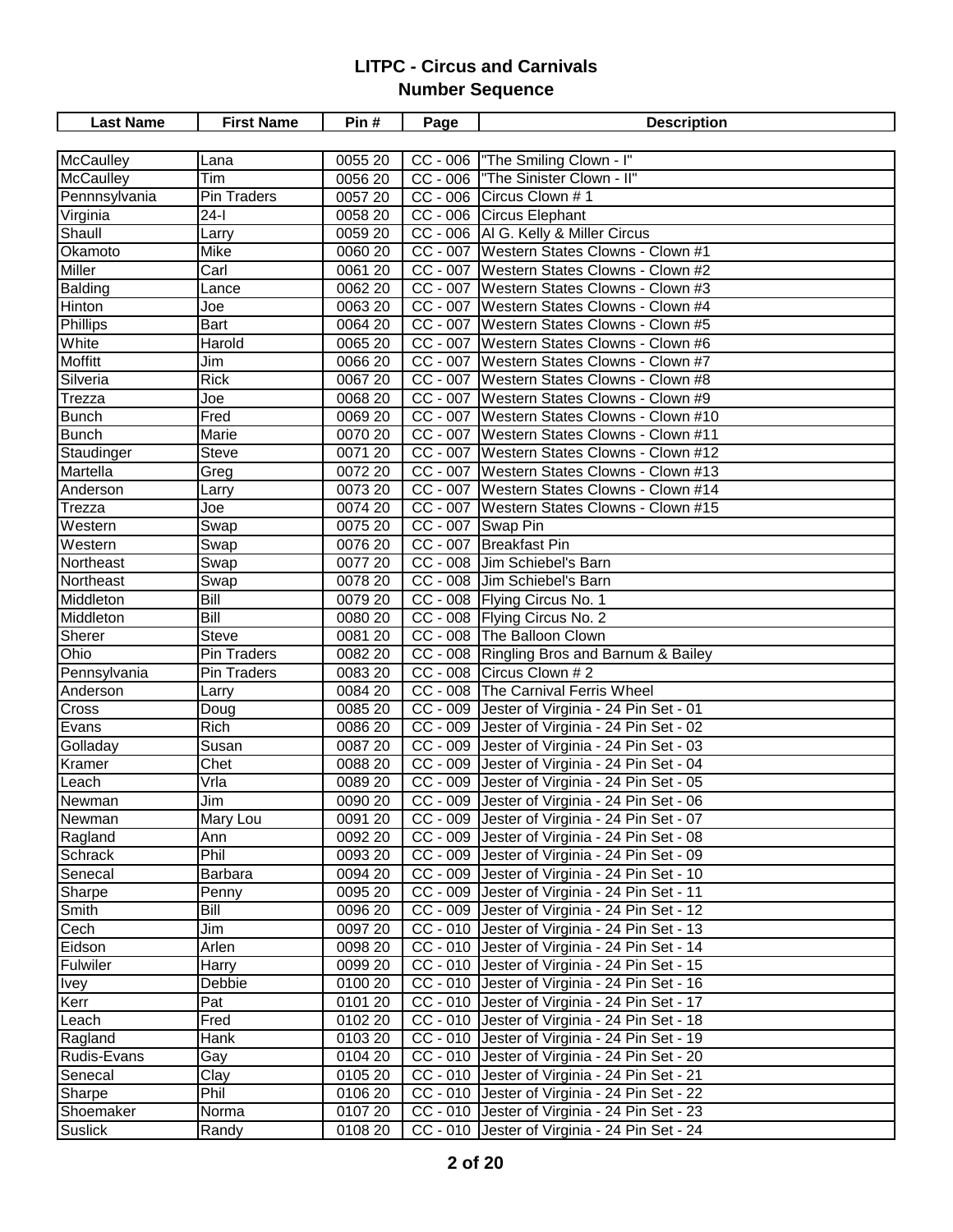| <b>Last Name</b>  | <b>First Name</b> | Pin#                  | Page                  | <b>Description</b>                                            |
|-------------------|-------------------|-----------------------|-----------------------|---------------------------------------------------------------|
|                   |                   |                       |                       |                                                               |
| Lonneman          | George            | 0109 20               | $CC - 011$            | All American Clowns - "Julius the Clown"                      |
| Murry             | Rob               | 0110 20               |                       | CC - 011   All American Clowns - "Charlie the Clown"          |
| Shatzer           | Amos              | 0111 20               |                       | CC - 011 All American Clowns - "Clem the Clown"               |
| Sharpe            | Phil              | 0112 20               |                       | CC - 011   All American Clowns - "Barney the Clown"           |
| Sherer            | <b>Steve</b>      | 0113 20               |                       | CC - 011 All American Clowns - "Boom-Boom the Clown"          |
| Walker            | <b>Bob</b>        | 0114 20               |                       | CC - 011   All American Clowns - "Robbie the Clown"           |
| <b>Brockett</b>   | Ron               | 0115 20               | $\overline{CC}$ - 011 | All American Clowns - "Smiley the Clown"                      |
| Ager              | Don               | 0116 20               |                       | CC - 011   All American Clowns - "Arthur the Clown"           |
| Wagner            | Don.              | 011720                |                       | CC - 011   All American Clowns - "Tucker the Clown"           |
| Virginia          | Pin Traders       | 0118 20               |                       | CC - 012 Swap Registration Pin - The Cotton Candy Girl        |
| Virginia          | Pin Traders       | 011920                |                       | CC - 012 Swap Pin - The Circus Dancing Elephant               |
| Virginia          | Pin Traders       | $\overline{0}$ 120 20 |                       | CC - 012 Swap Breakfast Pin - The Cotton Candy Boy            |
| <b>Brockett</b>   | Ron               | 0121 20               |                       | CC - 012 Ringling Bros and Barnum Bailey Circus Poster        |
| Lonneman          | George            | 0122 20               |                       | CC - 012   Ring Master No. 2                                  |
| Middleton         | Bill              | 0123 20               |                       | CC - 012 Flying Cicrus Plane No. 3                            |
| Middleton         | $\overline{Bill}$ | 0124 20               |                       | CC - 012 Flying Circus Plane No. 4                            |
| Barnhill          | Curt              | 0125 20               |                       | CC - 012 Greatest Show on Earth - Red Hat                     |
| Dutt              | Merle             | 0126 20               |                       | CC - 012 A Clown With His Balloon on a Circus Zebra           |
| Pennsylvania      | Pin Traders       | 0127 20               |                       | CC - 012 Circus Clown - No. 3                                 |
| Johnson           | Don               | 0128 20               |                       | CC - 013 The Smiling Clowns of The PPTC - 8 Pin Set - 01      |
| Stoltzfoos        | Chester           | 0129 20               |                       | CC - 013 The Smiling Clowns of The PPTC - 8 Pin Set - 02      |
| Radmann           | Jason             | 0130 20               |                       | CC - 013 The Smiling Clowns of The PPTC - 8 Pin Set - 03      |
| Lyons             | Scott             | 0131 20               |                       | CC - 013 The Smiling Clowns of The PPTC - 8 Pin Set - 04      |
| Shatzer           | Amos              | 0132 20               |                       | CC - 013 The Smiling Clowns of The PPTC - 8 Pin Set - 05      |
| McCaulley         | Tim               | 0133 20               |                       | CC - 013 The Smiling Clowns of The PPTC - 8 Pin Set - 06      |
| Fenicle           | Mike              | 0134 20               |                       | CC - 013 The Smiling Clowns of The PPTC - 8 Pin Set - 07      |
| Fenicle           | Linda             | 0135 20               |                       | CC - 013 The Smiling Clowns of The PPTC - 8 Pin Set - 08      |
| <b>Phillips</b>   | Bart              | $\overline{0136}$ 20  |                       | CC - 014 Ohio Pin Traders - Jolly Clown Crew - 9 Pin Set - 01 |
| <b>Murry</b>      | Sally             | 0137 20               |                       | CC - 014 Ohio Pin Traders - Jolly Clown Crew - 9 Pin Set - 02 |
| Sherer            | <b>Steve</b>      | 0138 20               |                       | CC - 014 Ohio Pin Traders - Jolly Clown Crew - 9 Pin Set - 03 |
| McCaulley         | Tim               | 0139 20               |                       | CC - 014 Ohio Pin Traders - Jolly Clown Crew - 9 Pin Set - 04 |
| Sherer            | <b>Mary Ellen</b> | 0140 20               |                       | CC - 014 Ohio Pin Traders - Jolly Clown Crew - 9 Pin Set - 05 |
| Dutt              | Merle             | 0141 20               |                       | CC - 014 Ohio Pin Traders - Jolly Clown Crew - 9 Pin Set - 06 |
| Murry             | Rob               | $\overline{0}$ 142 20 |                       | CC - 014 Ohio Pin Traders - Jolly Clown Crew - 9 Pin Set - 07 |
| Lonneman          | George            | 0143 20               |                       | CC - 014 Ohio Pin Traders - Jolly Clown Crew - 9 Pin Set - 08 |
| Craiglow          | Jerry             | 0144 20               |                       | CC - 014 Ohio Pin Traders - Jolly Clown Crew - 9 Pin Set - 09 |
| Anderson          | Larry             | 0145 20               |                       | CC - 015 At The Circus - Elephant on Cycle                    |
| Anderson          | Barbara           | 0146 20               |                       | CC - 015 At The Circus - Elephant on Drum                     |
| Anderson          | Larry             | 0147 20               |                       | CC - 015 At The Circus - Elephant and the Clown               |
| Balding           | Lance             | 0148 20               |                       | CC - 015 At The Circus - Standing Elephant With Hat           |
| <b>Balding</b>    | Lynette           | 0149 20               |                       | CC - 015 At The Circus - Elephant Dancing with a Gril         |
| Weir              | Tom               | 0150 20               |                       | CC - 015 At The Circus - The Lady and Her Elephant            |
| Colorado          | Pin Traders       | 0151 20               |                       | CC - 015 At The Circus - Fall Pin Swap #1 - Lady Acrobats     |
| Colorado          | Pin Traders       | 0152 20               |                       | CC - 015 At The Circus - Fall Pin Swap #1 - Clown Acrobats    |
| McCaulley         | Lana              | 0153 20               |                       | CC - 016   "The Smiling Clown - II"                           |
| McCaulley         | Tim               | 0154 20               |                       | CC - 016   "The Sinister Clown - II"                          |
| Leveille          | <b>Yves</b>       | 0155 20               |                       | CC - 016   "The Juggling Clown - I"                           |
| Leveille          | Yves              | 0156 20               |                       | CC - 016   "The Juggling Clown - II"                          |
| Barnhill          | Curt              | 0157 20               |                       | CC - 016 Happy Pin Trading Clowns - "Alfonzo"                 |
| Fulwiler          | Harry             | 0158 20               |                       | CC - 016 Happy Pin Trading Clowns - "Bubba"                   |
|                   |                   | 0159 20               |                       | CC - 016 Happy Pin Trading Clowns - "Clem"                    |
| Lonneman<br>Smith | George<br>Bill    | 0160 20               |                       | CC - 016   Happy Pin Trading Clowns - "Doobie"                |
| Winter            | Bill              | 0161 21               |                       | CC - 017 At The Circus - Dumbo the Elephant                   |
|                   | Bill              |                       |                       |                                                               |
| Winter            |                   | 0162 21               |                       | CC - 017 At The Circus - The Big Top                          |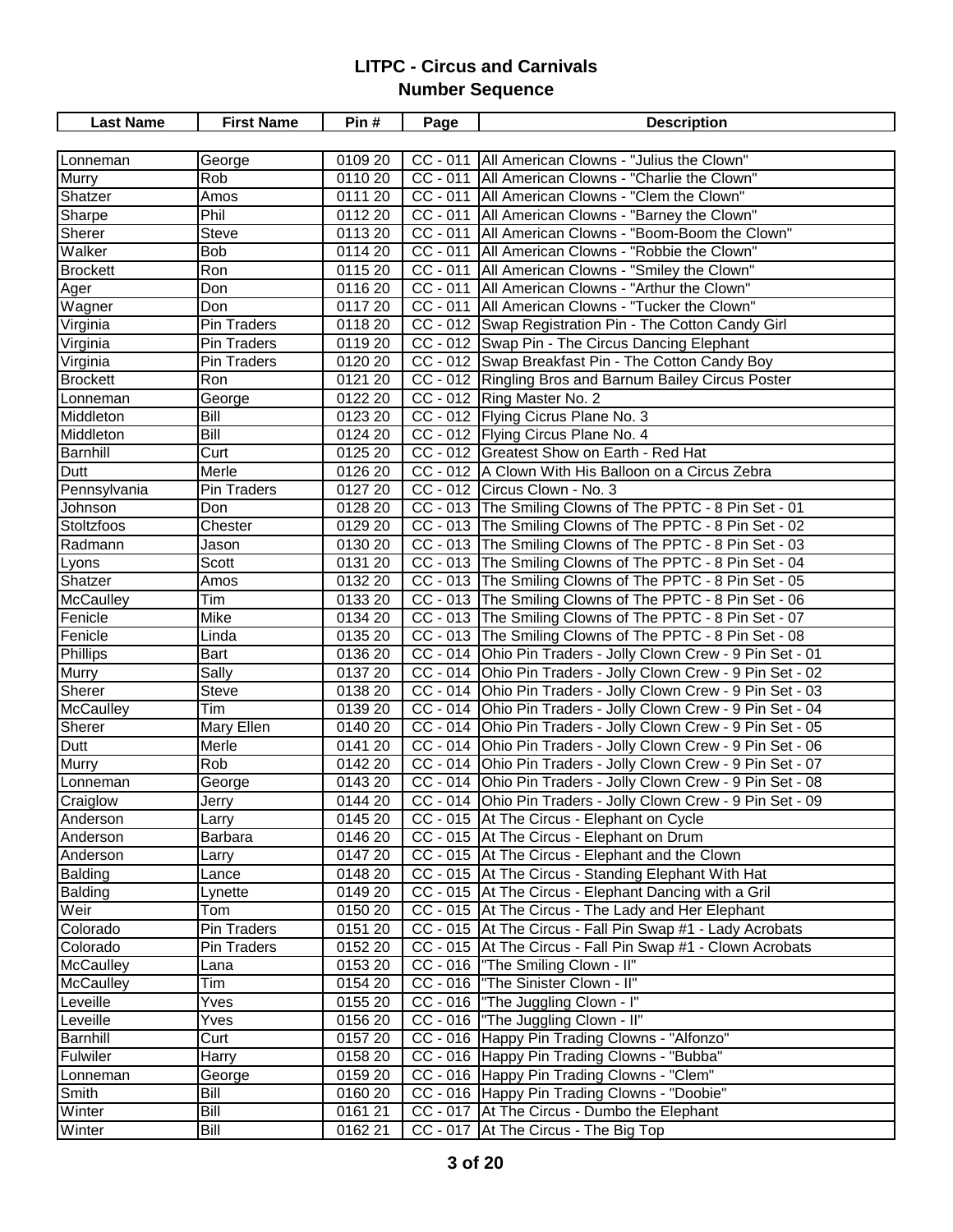| <b>Last Name</b> | <b>First Name</b>            | Pin#                | Page       | <b>Description</b>                                              |
|------------------|------------------------------|---------------------|------------|-----------------------------------------------------------------|
|                  |                              |                     |            |                                                                 |
| Winter           | Bill                         | 016321              |            | CC - 017 At The Circus - Cletus the Clown                       |
| Smith            | $\overline{Bill}$            | 0164 21             |            | CC - 017 The Mouse at the Greatest Show on Earth                |
| Southeast        | Pin Swap                     | 016521              |            | CC - 017 Under the Big Top                                      |
| California       | Willon LC                    | 016621              |            | CC - 017 The Lions Pride - Stars of the Big Top                 |
| <b>Dzurnak</b>   | Elaine & Phil                | 016721              |            | CC - 017 Baby Circus Elephant on Scooter                        |
| Middleton        | <b>Bill</b>                  | 016821              |            | CC - 017 Flying Circus Plane No. 5                              |
| Middleton        | Bill                         | 016921              |            | CC - 017 Flying Circus Plane No. 6                              |
| Shaull           | Larry                        | 0170 21             |            | CC - 018 Clown Cannons - Cannon # 1                             |
| Volpe            | Joe                          | 017121              |            | CC - 018 Clown Cannons - Cannon # 2                             |
| Eidson           | Arlen                        | 0172 21             |            | CC - 018 Clown Cannons - Cannon # 3                             |
| Anderson         | Larry                        | 0173 21             |            | CC - 018 Clown Cannons - Cannon # 4                             |
| Walker           | <b>Bob</b>                   | 0174 21             |            | CC - 018 Clown Cannons - Cannon # 5                             |
| Connecticut      | Pin Traders                  | 0175 21             |            | CC - 019 The Lion in the Spotlight Under the Big Top            |
| Connecticut      | Pin Traders                  | 0176 21             |            | CC - 019 The Ringmaster and the Lion                            |
| Missouri         | Pin Traders                  | 017721              |            | CC - 019 The Mule Wagon of Clowns                               |
| Anderson         | Larry                        | 0178 21             |            | CC - 019 The Happy Clown #1                                     |
| Fellows          | Tom                          | 0179 21             |            | CC - 020 The Red Baron & Flying Circus - Fokker D VII           |
| Leak             | Lance                        | 018021              |            | CC - 020 The Red Baron & Flying Circus - D Series               |
| Leggett          | John                         | 018121              |            | CC - 020 The Red Baron & Flying Circus - The Red Baron Circus   |
| Viano            | Paul                         | 0182 21             |            | CC - 020 The Red Baron & Flying Circus - Fokker DRL             |
| Middleton        | Bill                         | 018321              |            | CC - 020 The Red Baron & Flying Circus - Fokker E 111           |
| Barry            | Ed                           | 018421              | $CC - 021$ | Circus Posters - Carson & Barnes 2nd Largest Circus             |
| <b>Barry</b>     | Marlene                      | 018521              | $CC - 021$ | Circus Posters - Cole Brothers Circus                           |
| Clovis           | Carolyn                      | 018621              | $CC - 021$ | Circus Posters - Culpepper & Merriweather Circus                |
| Clovis           | Kent                         | $\overline{0}18721$ | $CC - 021$ | Circus Posters - Culpepper & Merriweather Circus                |
| Michael          | <b>Charles &amp; Colleen</b> | 0188 21             | $CC - 021$ | Circus Posters - Carson & Barnes 5 Ring Circus                  |
| Corson           | <b>Scott</b>                 | 018921              | $CC - 021$ | Circus Posters - Cole Brothers Circus                           |
| Middleton        | $\overline{Bill}$            | 019021              | $CC - 021$ | Circus Posters - Cole Brothers Circus                           |
| Middleton        | Yolanda                      | 0191 21             | $CC - 021$ | Circus Posters - Cole Brothers Circus                           |
| Van Dyke         | Sally & Roger                | 0192 21             | $CC - 021$ | Circus Posters - Hagen Brothers 3 Ring Circus                   |
| Winter           | Bill                         | 0193 21             | $CC - 021$ | Circus Posters - America's Largest Clyde Brothers               |
| Winter           | $\overline{Bill}$            | 0194 21             |            | CC - 022 At The Carnival - The Candy Apples                     |
| Winter           | Bill                         | 0195 21             |            | CC - 022 At The Carnival - The Funnel Cakes                     |
| Winter           | Bill                         | 0196 21             |            | CC - 022 At The Carnival - The Hot Dog                          |
| Winter           | Bill                         | 0197 21             |            | CC - 022 At The Carnival - The Deluxe Burger                    |
| Lonneman         | George                       | 0198 21             |            | CC - 022 Ringmaster No. 3                                       |
| Smith            | <b>Bill</b>                  | 0199 21             |            | CC - 022 Santa Raising the Flag On the Carnival Grounds         |
| North Carolina   | Pin Traders                  | 0200 21             |            | CC - 022 The Ringmaster for the Greatest Show on Earth          |
| Eidson           | Arlen                        | 0201 21             |            | CC - 022 The Fire Eater                                         |
| Wagner           | Don                          | 0202 21             |            | CC - 022 The Lion Tamer Under the Big Top                       |
| Sherer           | <b>Steve</b>                 | 0203 21             |            | CC - 022 Honoring Circus Clown - Emmett Kelly - #2              |
| Ager             | Don                          | 0204 21             |            | CC - 023 Circus Wagons of America - The America Circus          |
| <b>Brockett</b>  | Ron                          | 0205 21             |            | CC - 023 Circus Wagons of America - The Cole Brothers Circus    |
| Dutt             | Merle                        | 0206 21             |            | CC - 023 Circus Wagons of America - The Central Ohio circus     |
| Lonneman         | George                       | 0207 21             |            | CC - 023 Circus Wagons of America - The Midway USA Circus       |
| <b>Murry</b>     | Rob                          | 0208 21             |            | CC - 023 Circus Wagons of America - The Hall of Fame Circus     |
| Sharpe           | Phil                         | 0209 21             |            | CC - 023 Circus Wagons of America - The Mid Atlantic USA Circus |
| Sherer           | <b>Steve</b>                 | 0210 21             | $CC - 023$ | Circus Wagons of America - The Original Bailey Circus           |
| Wagner           | Don                          | 0211 21             |            | CC - 023 Circus Wagons of America - The Sells-Floto Circus      |
| Walker           | <b>Bob</b>                   | 021221              |            | CC - 023 Circus Wagons of America - The S.C. USA Circus         |
| Ager             | Don                          | 021321              |            | CC - 024 Horn-Blowing Clown - 1 of a set of 4                   |
| Ager             | Meg                          | 0214 21             |            | CC - 024 Plate-Balancing Clown - 2 of a set of 4                |
| Pennsylvania     | Pin Traders                  | 0215 21             |            | CC - 024 Circus Clown - No. 4                                   |
| Eidson           | Arlen                        | 0216 21             |            | CC - 024 Baby Dumbo the Elephant                                |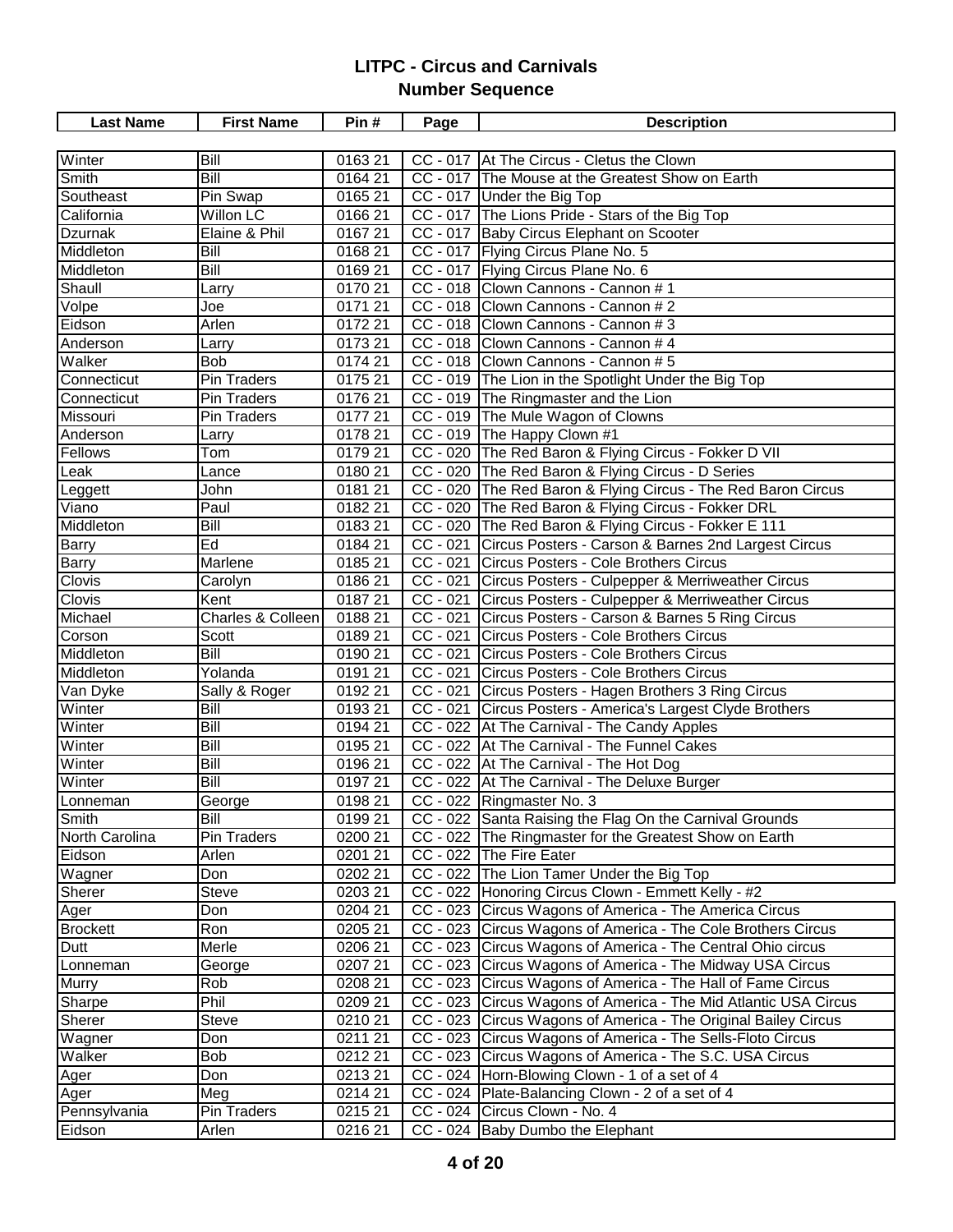| <b>Last Name</b> | <b>First Name</b>  | Pin#                  | Page       | <b>Description</b>                                            |
|------------------|--------------------|-----------------------|------------|---------------------------------------------------------------|
|                  |                    |                       |            |                                                               |
| Middleton        | Bill               | 021721                |            | CC - 024 Dual Flying Circus Stunt Planes                      |
| Middleton        | $\overline{Bill}$  | 0218 21               |            | CC - 024 Flying Circus Stunt Plane                            |
| Antikainen       | Tom                | 021921                |            | CC - 025 Vintage Carnival Rides - Kiddie Cars                 |
| Frehse           | Ruth               | 0220 21               |            | CC - 025 Vintage Carnival Rides - The Octopus                 |
| Heichel          | <b>Brian</b>       | 0221 21               |            | CC - 025 Vintage Carnival Rides - Ferris Wheel                |
| Jordan           | Ron                | 0222 21               | $CC - 025$ | Vintage Carnival Rides - The Twister                          |
| Lehman           | Cgria              | 0223 21               |            | CC - 025 Vintage Carnival Rides - The Cyclone                 |
| Owen             | Tommy              | 0224 21               |            | CC - 025 Vintage Carnival Rides - The Spider                  |
| Southeast        | Pin Swap           | 022521                |            | CC - 025 Swap Pin - Carousel                                  |
| Southeast        | Pin Swap           | 0226 21               |            | CC - 025 Registration Pin - Carousel Horse                    |
| Southeast        | Pin Swap           | 0227 21               |            | CC - 025 Breakfast Pin - Carousel Tiger                       |
| Mississippi      | Pin Traders        | $\overline{0}$ 228 21 |            | CC - 026 Southeast Swap - Monkey Clown #1                     |
| Herbert          | Jim                | 0229 21               |            | CC - 026 Southeast Swap - Monkey Clown # 2                    |
| Jonhston         | Walter             | 0230 21               |            | CC - 026 Southeast Swap - Monkey Clown #3                     |
| Newman           | Jim                | 0231 21               |            | CC - 026 Southeast Swap - Monkey Clown # 4                    |
| Townsend         | Jerry              | 0232 21               |            | CC - 026 Southeast Swap - Monkey Clown # 5                    |
| Walker           | <b>Bob</b>         | 0233 21               |            | CC - 026 Southeast Swap - Monkey Clown # 6                    |
| Walker           | <b>Bob</b>         | $\overline{0}23421$   | $CC - 027$ | South Carolina MD 32 - Lions Circus - February 2021           |
| Walker           | <b>Bob</b>         | 0235 21               | $CC - 027$ | South Carolina MD 32 - Lions Circus - March 2021              |
| Walker           | Bob                | 0236 21               | $CC - 027$ | The Santa Circus Wagon - 1 of a 5 Piece Set                   |
| Lyons            | Scott              | 0237 21               | CC - 028   | Unique Ferris Wheel - The Lion                                |
| Stoltzfoos       | Chester            | 0238 21               |            | CC - 028 Unique Ferris Wheel - The Duck                       |
| McCaulley        | Lana               | 0239 21               | CC - 028   | Unique Ferris Wheel - The Squirrel                            |
| McCaulley        | Tim                | 0240 21               |            | CC - 028 Unique Ferris Wheel - The Rabbit                     |
| Radmann          | Jason              | 0241 21               | $CC - 028$ | Unique Ferris Wheel - The Beaver                              |
| Johnson          | Don                | 0242 21               | $CC - 028$ | Unique Ferris Wheel - The Tiger                               |
| Shatzer          | Amos               | 0243 21               |            | CC - 028 Unique Ferris Wheel - The Wolf                       |
| Fenicle          | Mike               | 0244 21               |            | CC - 028 Unique Ferris Wheel - The Bear                       |
| Fenicle          | Linda              | 0245 21               |            | CC - 028 Unique Ferris Wheel - The Leeopard                   |
| Pennsylvania     | Pin Traders        | 024621                |            | CC - 029 Ringmaster - Member Pin                              |
| Pennsylvania     | <b>Pin Traders</b> | 0247 21               | $CC - 029$ | Swap Pin - Fireman Clown Hold Banner                          |
| Pennsylvania     | Pin Traders        | 0248 21               | $CC - 029$ | Breakfast Pin - Clown Holding Flapjacks                       |
| Barry            | Ed                 | 0249 21               |            | CC - 030 Elephant Ride at Luna Park in Coney Island - Booklyn |
| <b>Barry</b>     | Ed                 | 0250 21               |            | CC - 030 Mobile Kiddie Ride                                   |
| Ager             | Don                | 0251 21               |            | CC - 030 Music Maker Clown                                    |
| Ager             | Meg                | 0252 21               |            | CC - 030 Juggling Lady Clown                                  |
| Anderson         | Larry              | 0253 21               |            | CC - 030 The Happy Clown #2                                   |
| Anderson         | Larry              | 0254 21               |            | CC - 030 The Happy Clown #3                                   |
| Anderson         | Larry              | 0255 21               |            | CC - 030 The Happy Clown #4                                   |
| Barnhill         | Curt               | 0256 21               |            | CC - 031 Circus Wagons - The Lion Wagon                       |
| Fulwiler         | Harry              | 0257 21               |            | CC - 031 Circus Wagons - The Bear Wagon                       |
| Lonneman         | George             | 0258 21               |            | CC - 031 Circus Wagons - The Elephant Wagon                   |
| Smith            | Bill               | 0259 21               | $CC - 031$ | Circus Wagons - The Tiger Wagon                               |
| English          | Gene               | 0260 21               |            | CC - 031   North Carolina Pin Traders - Circus Dogs #1        |
| Newman           | Jim                | 026121                |            | CC - 031   North Carolina Pin Traders - Circus Dogs #2        |
| Radmann          | Jason              | 0262 21               |            | CC - 031 North Carolina Pin Traders - Circus Dogs #3          |
| Walker           | <b>Bob</b>         | 0263 21               |            | CC - 031 North Carolina Pin Traders - Circus Dogs #4          |
| Craiglow         | Jerry              | 0264 21               |            | CC - 031 North Carolina Pin Traders - Circus Dogs #5          |
| Durham           | Richard            | 0265 21               |            | CC - 031 North Carolina Pin Traders - Circus Dogs #6          |
| Jordan           | Ron                | 0266 21               |            | CC - 031 North Carolina Pin Traders - Circus Dogs #7          |
| Sherer           | Steve              | 0267 21               | $CC - 032$ | Ohio Pin Traders - Carnival Rides - Bumper Cars               |
|                  | Rob                | 0268 21               |            | CC - 032 Ohio Pin Traders - Carnival Rides - Matterhorn       |
| Murry            | Sally              | 0269 21               |            | CC - 032 Ohio Pin Traders - Carnival Rides - Ferris Wheel     |
| Murry            |                    |                       |            |                                                               |
| Sherer           | Mary Ellen         | 0270 21               |            | CC - 032 Ohio Pin Traders - Carnival Rides - Carousel         |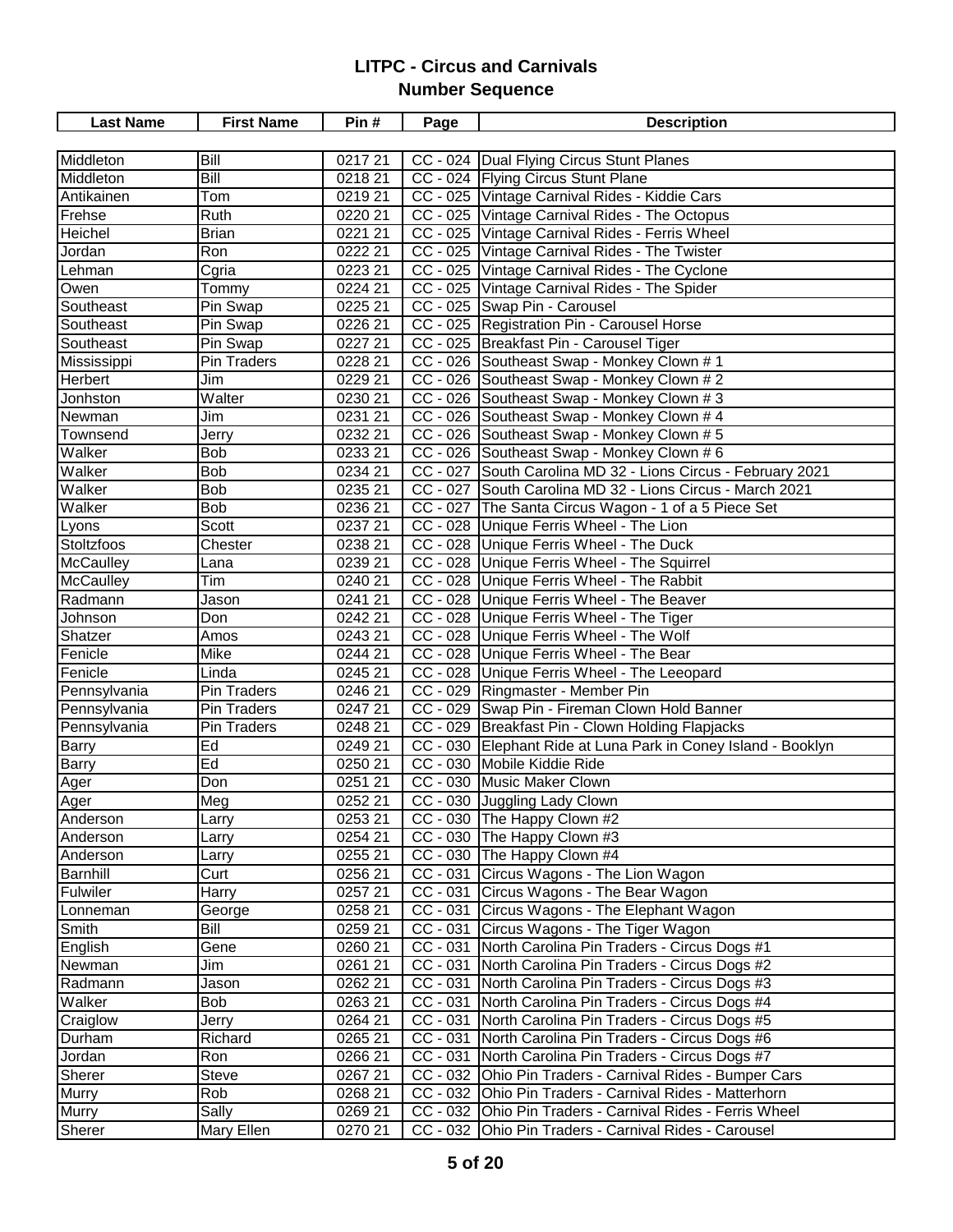| <b>Last Name</b> | <b>First Name</b>  | Pin#                | Page       | <b>Description</b>                                              |
|------------------|--------------------|---------------------|------------|-----------------------------------------------------------------|
|                  |                    |                     |            |                                                                 |
| Craiglow         | Jerry              | 0271 21             | $CC - 032$ | Ohio Pin Traders - Carnival Rides - Round Up                    |
| Phillips         | Bart               | 0272 21             |            | CC - 032 Ohio Pin Traders - Carnival Rides - Scrambler          |
| McCaulley        | Lana               | 0273 21             |            | CC - 032 Ohio Pin Traders - Carnival Rides - Tilt A-Wheel       |
| Lonneman         | George             | $\overline{027}421$ |            | CC - 032 Ohio Pin Traders - Carnival Rides - Roller Coaster     |
| Durr             | Merle              | 027521              |            | CC - 032 Ohio Pin Traders - Carnival Rides - Fun Slide          |
| Ager             | Don                | 0276 21             |            | CC - 032 Ohio Pin Traders - Carnival Rides - Zipper             |
| Cech             | James              | 0277 21             |            | CC - 033 World Famous Tom Mix Circus #1                         |
| Clovis           | Kent               | 0278 21             |            | CC - 033 World Famous Tom Mix Circus #2                         |
| Corson           | Scott              | 0279 21             |            | CC - 033 World Famous Tom Mix Circus #3                         |
| Eidson           | Arlen              | 0280 21             |            | CC - 033 World Famous Tom Mix Circus #4                         |
| Evans            | Rich               | 0281 21             |            | CC - 033 World Famous Tom Mix Circus #5                         |
| Golladay         | Susan              | 0282 21             |            | CC - 033 World Famous Tom Mix Circus #6                         |
| Johnson          | Larry              | 0283 21             |            | CC - 033 World Famous Tom Mix Circus #7                         |
| <b>Murry</b>     | Rob                | 0284 21             |            | CC - 033 World Famous Tom Mix Circus #8                         |
| Sherer           | Steve              | 0285 21             |            | CC - 033 World Famous Tom Mix Circus #9                         |
| Walker           | <b>Bob</b>         | 0286 21             |            | CC - 033 World Famous Tom Mix Circus #10                        |
| Walker           | Bob                | 0287 21             |            | CC - 034 All-American Smiling Clown #1                          |
| <b>Suslick</b>   | Randy              | 0288 21             |            | CC - 034 All-American Smiling Clown #2                          |
| Sherer           | Mary Ellen         | 0289 21             |            | CC - 034 All-American Smiling Clown #3                          |
| <b>Murry</b>     | Rob                | 0290 21             |            | CC - 034 All-American Smiling Clown #4                          |
| Leach            | Vrla               | 0291 21             |            | CC - 034 All-American Smiling Clown #5                          |
| Rudis-Evans      | Gay                | 0292 21             |            | CC - 034 All-American Smiling Clown #6                          |
| Evans            | Rich               | 0293 21             |            | CC - 034 All-American Smiling Clown #7                          |
| Eidson           | Arlen              | 0294 21             |            | CC - 034 All-American Smiling Clown #8                          |
| Durham           | Richard            | 0295 21             |            | CC - 034   All-American Smiling Clown #9                        |
| Clovis           | Kent               | 0296 21             |            | CC - 034   All-American Smiling Clown #10                       |
| Anderson         | Larry              | 0297 21             |            | CC - 034 All-American Smiling Clown #11                         |
| Ager             | Don                | 0298 21             |            | CC - 034 All-American Smiling Clown #12                         |
| <b>Barnhill</b>  | Curt               | 0299 21             |            | CC - 035 Clown on Motor Cycle - White Hat - 2 in a set of 3     |
| English          | Gene               | 0300 21             |            | CC - 035 The Ring Master & the Lion Under the Big Top           |
| Durham           | Richard            | 0301 21             |            | CC - 035   A carload of Clowns - Headed for the Circus          |
| Carnes           | Emily              | 0302 21             |            | CC - 035 Teddy the Dog Clown"                                   |
| Fields           | Chuck              | 0303 21             |            | CC - 035 Chuck as the Clown Holding "Dodger" the Dog            |
| Ohio             | <b>Pin Traders</b> | 0304 21             |            | CC - 035 Clyde Beatty At the Hagenbeck-Wallace Circus           |
| <b>Straus</b>    | Ken                | 0305 21             |            | CC - 035 The Clown Presents His Lady - Left Half of Puzzle      |
| <b>Straus</b>    | Ken                | 0306 21             |            | CC - 035 The Clown Presents His Lady - Right Half of Puzzle     |
| Straus           | Ken                | 0307 21             |            | CC - 035 The Clown & The Monster Cressie - Pink                 |
| <b>Straus</b>    | Ken                | 0308 21             |            | CC - 035 The Clown & The Monster Cressie - Tan                  |
| North Carolina   | Pin Traders        | 0309 21             |            | CC - 036 Santa Clown Southern RR - The Lead Horse               |
| North Carolina   | Pin Traders        | 0310 21             |            | CC - 036 Santa Clown Southern RR - Helper Wagon - Breakfast     |
| North Carolina   | Pin Traders        | 031121              |            | CC - 036 Santa Clown Southern RR - Old Man Himself - Early Bird |
| English          | Gene               | 0312 21             |            | CC - 036 Santa Clown Southern RR - Ringmaster No 1 - Yellow Car |
| <b>Barnhill</b>  | Curt               | 031321              |            | CC - 036 Santa Clown Southern RR - Ringmaster No 2 - Green Car  |
| Durham           | Richard            | 0314 21             |            | CC - 036 Santa Clown Southern RR - Ringmaster No 3 - Lavendar   |
| Dupree           | Dale               | 0315 21             |            | CC - 036 Santa Clown Southern RR - Ringmaster No 4 - Red Car    |
| Craiglow         | Jerry              | 031621              |            | CC - 036 Santa Clown Southern RR - Ringmaster No 5 - Blue Car   |
| Roan             | Lyle               | 031721              |            | CC - 036 Santa Clown Southern RR - Ringmaster No 5 - Brown Car  |
| North Carolina   | Pin Traders        | 031821              |            | CC - 036 Santa Clown Southern RR - Caboose - Registration Pin   |
| Clovis           | Kent               | 031921              | $CC - 037$ | Clown of All Stars - "Ko Ko" the clown                          |
| Eidson           | Arlen              | 0320 21             | $CC - 037$ | Clown of All Stars - "Alfie" the clown                          |
| Fulwiler         | Harry              | 0321 21             | $CC - 037$ | Clown of All Stars - "Harpo" the clown                          |
| Minnich          | Jim                | 0322 21             | $CC - 037$ | Clown of All Stars - "Jingles" the clown                        |
| Sherer           | <b>Mary Ellen</b>  | 0323 21             |            | CC - 037 Clown of All Stars - "Molly" the clown                 |
| Sherer           | <b>Steve</b>       | 0324 21             |            | CC - 037 Clown of All Stars - "Sylvester" the clown             |
|                  |                    |                     |            |                                                                 |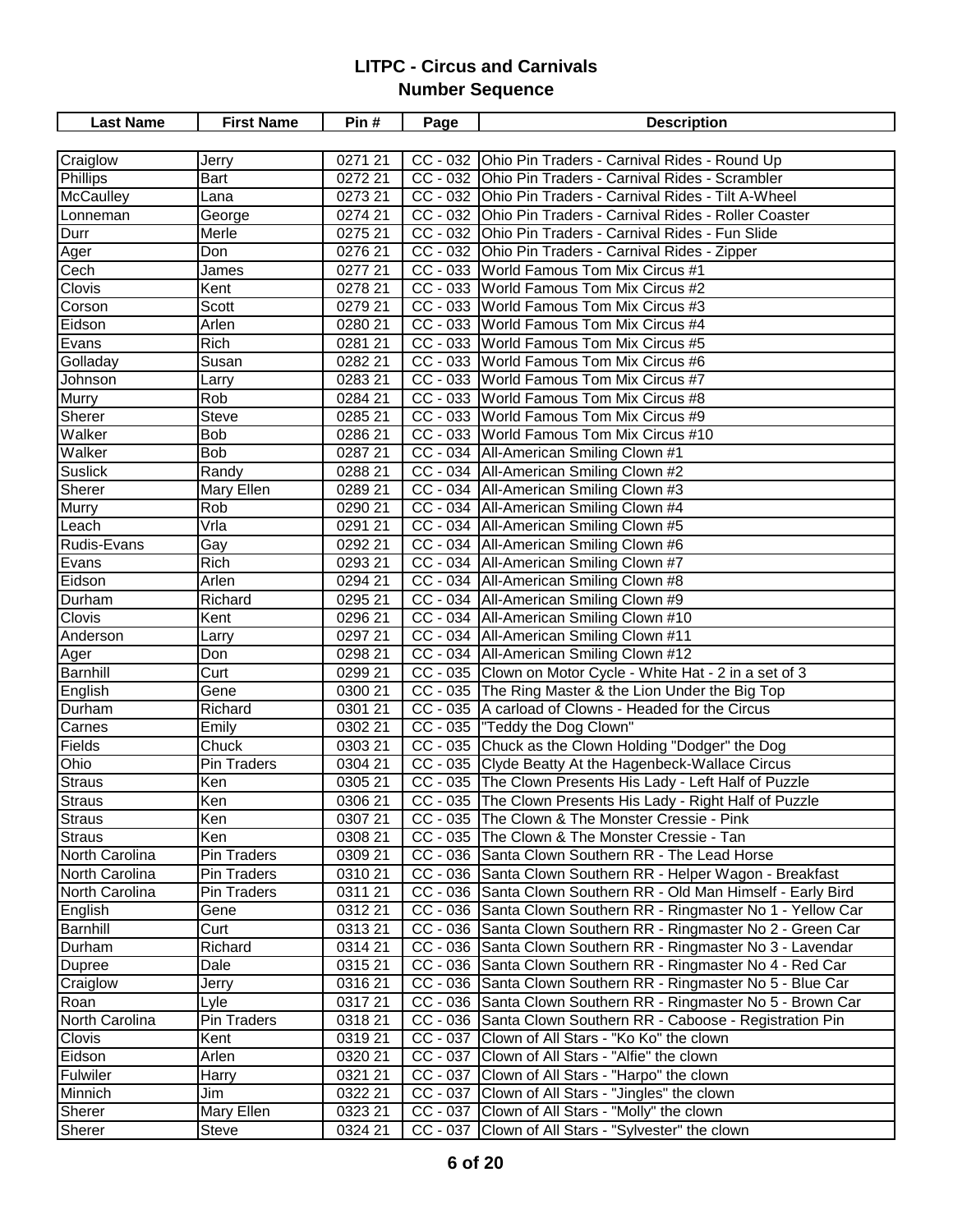| <b>Last Name</b>     | <b>First Name</b>                 | Pin#               | Page                 | <b>Description</b>                                                                                                     |
|----------------------|-----------------------------------|--------------------|----------------------|------------------------------------------------------------------------------------------------------------------------|
|                      |                                   |                    |                      |                                                                                                                        |
| Sharpe               | Phil                              | 0325 21            | CC - 037             | Clown of All Stars - "Poodles" the clown                                                                               |
| Shaull               | Larry                             | 0326 21            |                      | CC - 037 Clown of All Stars - "Loopy" the clown                                                                        |
| Smith                | <b>Bill</b>                       | 0327 21            | $CC - 037$           | Clown of All Stars - "Buster" the clown                                                                                |
| Walker               | <b>Bob</b>                        | 0328 21            | CC - 037             | Clown of All Stars - "Boo Boo" the clown                                                                               |
| McCaulley            | Tim                               | 0329 21            | $CC - 038$           | "The Sinister Clown III"                                                                                               |
| McCaulley            | Tim                               | 0330 21            | $CC - 038$           | "The Sinister Clown IV"                                                                                                |
| McCaulley            | Lana                              | 0331 21            |                      | CC - 038   "The Loveable Clown"                                                                                        |
| McCaulley            | Lana                              | 0332 21            |                      | CC - 038 The Smiling Clown III"                                                                                        |
| McCaulley            | Lana                              | 0333 21            |                      | CC - 038   "The Smiling Clown IV"                                                                                      |
| Barnhill             | Curt                              | 0334 21            | CC - 039             | The Swinging Lion                                                                                                      |
| <b>Barnhill</b>      | Curt                              | 0335 21            | $CC - 039$           | Clown in Blue Hat on Motorcycle                                                                                        |
| Lonneman             | George                            | 0336 21            | CC - 039             | Cotton Candy, Pop Corn, Corn Dogs & Pizza - Booth 1                                                                    |
| Anderson             | Larry                             | 0337 21            | CC - 039             | "Klumpy"                                                                                                               |
| Anderson             | Larry                             | 0338 21            | $CC - 039$           | "Krusty"                                                                                                               |
| <b>Straus</b>        | Ken                               | 0339 21            | CC - 039             | The Clown Presents His Lady #2 - Left Side of Puzzle                                                                   |
| Straus               | Ken                               | 0340 21            | $CC - 039$           | The Clown Presents His Lady #2 - Right Side of Puzzle                                                                  |
| Lonneman             |                                   | 0341 21            | CC - 039             | <b>Ringmaster and The Bear</b>                                                                                         |
|                      | George                            |                    | CC - 040             | Charlie the Clown Gets a COVID-19 Lift - Black Cover                                                                   |
| Canadian             | Pin Traders                       | 0342 21<br>0343 21 | $CC - 040$           | Charlie the Clown Gets a COVID-19 Lift - Gray Cover                                                                    |
| Canadian<br>Canadian | Pin Traders<br>Pin Traders        | 0344 21            | $CC - 040$           |                                                                                                                        |
|                      |                                   |                    | $CC - 040$           | Charlie the Clown Gets a COVID-19 Lift - Lavender Cover                                                                |
| Canadian             | Pin Traders                       | 0345 21<br>0346 21 | $CC - 040$           | Charlie the Clown Gets a COVID-19 Lift - Purple Cover                                                                  |
| Canadian             | Pin Traders                       |                    |                      | Charlie the Clown Gets a COVID-19 Lift - Orange Cover                                                                  |
| Canadian             | Pin Traders                       | 0347 21<br>0348 21 | CC - 040<br>CC - 040 | Charlie the Clown Gets a COVID-19 Lift - Green Cover                                                                   |
| Canadian<br>Canadian | Pin Traders                       | 0349 21            | $CC - 040$           | Charlie the Clown Gets a COVID-19 Lift - Navy Blue Cover                                                               |
| Canadian             | Pin Traders                       | 0350 21            | $CC - 041$           | Charlie the Clown Gets a COVID-19 Lift - Royal Blue Cover<br>Charlie the Clown Gets a COVID-19 Lift - Light Blue Cover |
| Canadian             | Pin Traders<br><b>Pin Traders</b> | 035121             | $CC - 041$           | Charlie the Clown Gets a COVID-19 Lift - Red Cover                                                                     |
| Canadian             | Pin Traders                       | 0352 21            | $CC - 041$           | Charlie the Clown Gets a COVID-19 Lift - Brown Cover                                                                   |
| Canadian             | Pin Traders                       | 0353 21            | CC - 041             | Charlie the Clown Gets a COVID-19 Lift - Pink Cover                                                                    |
| Canadian             | Pin Traders                       | 0354 21            | $CC - 041$           | Charlie the Clown Gets a COVID-19 Lift - Yellow Cover                                                                  |
| Canadian             | Pin Traders                       | 0355 21            | CC - 041             | Charlie the Clown Gets a COVID-19 Lift - White Cover                                                                   |
| Canadian             | Pin Traders                       | 0356 21            | CC - 041             | Charlie the Clown Gets a COVID-19 Lift - Tan Cover                                                                     |
| Leach                | Vrla & Fred                       | 0357 21            |                      | CC - 042 Staunton Express Circus Train - The Engine                                                                    |
| Leach                | Vrla & Fred                       | 0358 21            |                      | CC - 042 Staunton Express Circus Train - The Tender                                                                    |
| Wilson               | Allan                             | 0359 21            | $CC - 042$           | The "Big Maroon Rig"                                                                                                   |
| <b>Straus</b>        | Ken                               | 0360 21            |                      | CC - 042   The "Big Blue Rig"                                                                                          |
| Walker               | <b>Bob</b>                        | 0361 21            |                      | CC - 042 South Carolina MD 32 Lions Circus - April 2021                                                                |
| Barnhill             | Curt                              | 0362 21            |                      | CC - 042 Knights of the Blind - Clown on the Shield                                                                    |
| Eidson               | Arlen                             | 0363 21            |                      | CC - 042  "Boom Boom" the Circus Clown                                                                                 |
| Leach                | Vrla                              | 0364 21            |                      | CC - 043 Freddie & His Lovely Ladies - Left Side of Puzzle                                                             |
| Golladay             | Susan                             | 0365 21            |                      | CC - 043 Freddie & His Lovely Ladies - Right Side of Puzzle                                                            |
| Leach                | Fred                              | 0366 21            |                      | CC - 043   "The Saw Man"                                                                                               |
| Volpe                | Joe                               | 0367 21            |                      | CC - 043 Juggling Clown                                                                                                |
| Volpe                | Joe                               | 0368 21            |                      | CC - 043 Spotted Clown                                                                                                 |
| Volpe                | Joe                               | 0369 21            |                      | CC - 043 Upside Down Clown on His Head                                                                                 |
| Smith                | $\overline{Bill}$                 | 0370 21            |                      | CC - 044 Santa the Engineer                                                                                            |
| Newman               | Jim                               | 0371 21            |                      | CC - 044 The Tiger                                                                                                     |
| Evans                | Rich                              | 0372 21            |                      | CC - 044 The Monkey                                                                                                    |
| Schrack              | Phil                              | 0373 21            |                      | CC - 044 The Bengal Tiger                                                                                              |
| Golladay             | Susan                             | 0374 21            |                      | CC - 044 The Elephant                                                                                                  |
| Sharpe               | Phil                              | 0375 21            | $CC - 044$ The Lion  |                                                                                                                        |
| Leach                | Vrla                              | 0376 21            |                      | CC - 044 The Bear                                                                                                      |
| Eidson               | Arlen                             | 0377 21            | $CC - 044$ The Pig   |                                                                                                                        |
| Shoemaker            | Norma                             | 0378 21            | CC - 044 The Seal    |                                                                                                                        |
|                      |                                   |                    |                      |                                                                                                                        |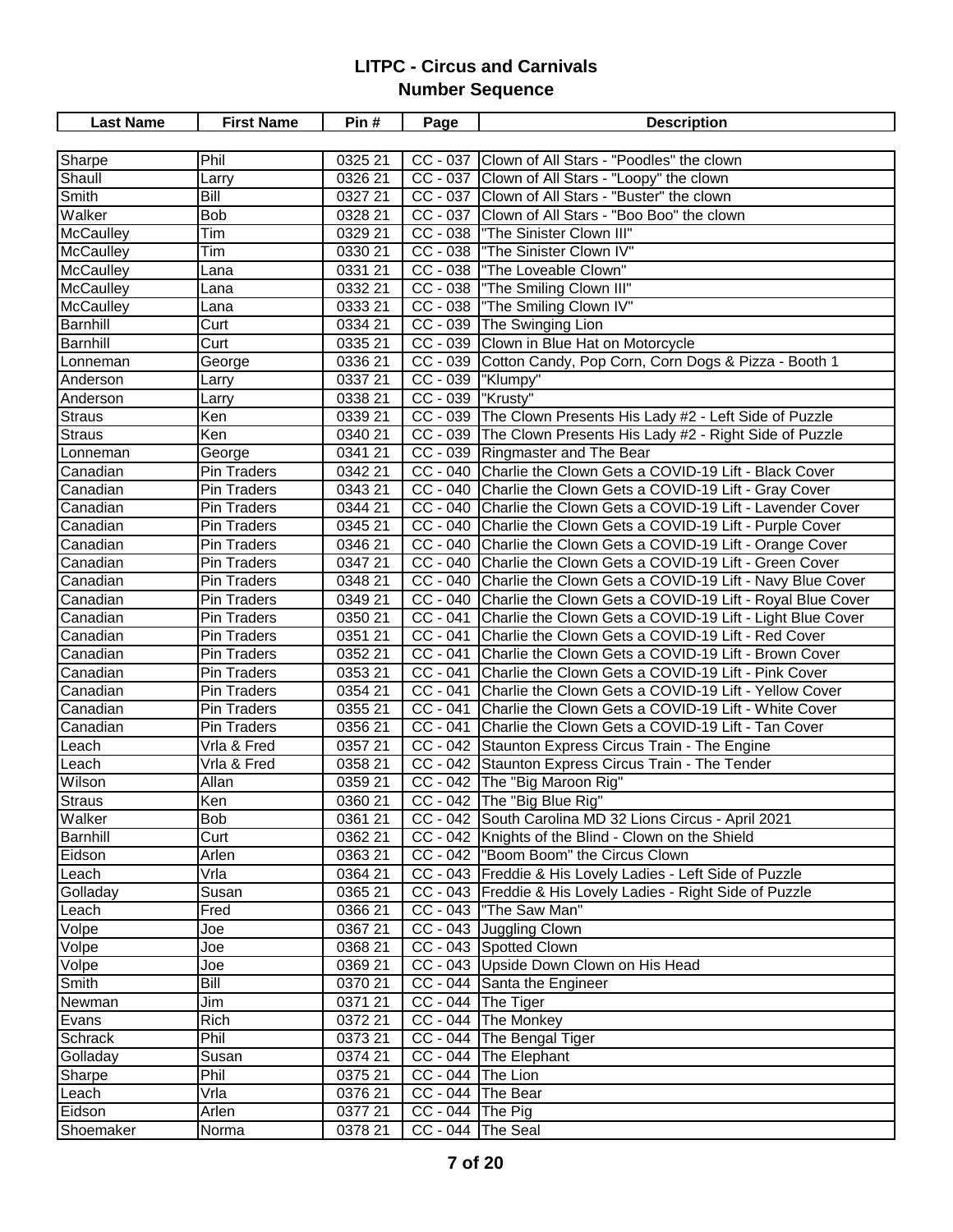| <b>Last Name</b>   | <b>First Name</b> | Pin#    | Page                  | <b>Description</b>                                              |
|--------------------|-------------------|---------|-----------------------|-----------------------------------------------------------------|
|                    |                   |         |                       |                                                                 |
| Newman/Kramer      | MaryLou/Chet      | 0379 21 |                       | CC - 045 The Giraffe and The Hippo                              |
| Walker             | <b>Bob</b>        | 0380 21 |                       | CC - 045  "Pablo" the Penquin - The Star of the "Flappers"      |
| Johnston           | Walter            | 0381 21 |                       | CC - 045 Buffalo Bill's Wild West Circus Show                   |
| <b>Barry</b>       | Ed                | 0382 21 |                       | CC - 045 Coney Island Brooklyn - Steeplechase Park              |
| <b>Barry</b>       | Ed                | 0383 21 |                       | CC - 045 Mobile Carny "Kiddie" Ride 'The Whip-it'               |
| Sherer             | <b>Steve</b>      | 0384 21 |                       | CC - 045 Honoring Circus Clown - Emmett Kelly - #3              |
| Hoedl              | Andy              | 0385 21 |                       | CC - 046 The Lonneman & Hoedl Circus - "The Engineer"           |
| Lonneman           | George            | 0386 21 |                       | CC - 046 The Lonneman & Hoedl Circus - "The Caboose"            |
| <b>LITPC</b>       | Alternate         | 0387 21 |                       | CC - 046 Alternate Site Meeting Registration Pin                |
| <b>LITPC</b>       | Alternate         | 0388 21 |                       | CC - 046 Alternate Site Meeting Breakfast Pin                   |
| Kentucky           | Pin Traders       | 0389 21 |                       | CC - 046 Courtesy George Lonneman                               |
| Ohio               | Pin Traders       | 0390 21 |                       | CC - 046 LITPC President - President 2021-2023                  |
| Virginia           | Pin Traders       | 0391 21 |                       | CC - 046  "Drum Stick" the Chicken                              |
| Wagner             | Don.              | 0392 21 |                       | CC - 047 New Hampshire Pin Traders - Under the Big Top - 1      |
| <b>Brockett</b>    | Ron               | 0393 21 | CC - 047              | New Hampshire Pin Traders - Under the Big Top - 2               |
| <b>Murry</b>       | Rob               | 0394 21 |                       | CC - 047 New Hampshire Pin Traders - Under the Big Top - 3      |
| Lonneman           | George            | 0395 21 |                       | CC - 047 New Hampshire Pin Traders - Under the Big Top - 4      |
| Walker             | Bob               | 0396 21 | CC - 047              | New Hampshire Pin Traders - Under the Big Top - 5               |
| Sharpe             | Phil              | 0397 21 | $CC - 047$            | New Hampshire Pin Traders - Under the Big Top - 6               |
| Sherer             | <b>Steve</b>      | 0398 21 |                       | CC - 047 New Hampshire Pin Traders - Under the Big Top - 7      |
| Dutt               | Merle             | 0399 21 | CC - 047              | New Hampshire Pin Traders - Under the Big Top - 8               |
| Ager               | Don               | 0400 21 | CC - 047              | New Hampshire Pin Traders - Under the Big Top - 9               |
| Smith              | $\overline{Bill}$ | 0401 21 | CC - 048              | Virginia Pin Traders - Carousel Extravaganza - 1                |
| Sharpe             | Phil              | 0402 21 |                       | CC - 048 Virginia Pin Traders - Carousel Extravaganza - 2       |
| Cross              | Doug              | 0403 21 | CC - 048              | Virginia Pin Traders - Carousel Extravaganza - 3                |
| Ragland            | Ann & Hank        | 0404 21 | CC - 048              | Virginia Pin Traders - Carousel Extravaganza - 4                |
| Suslick            | Randy             | 0405 21 | $CC - 048$            | Virginia Pin Traders - Carousel Extravaganza - 5                |
| <b>Rudis-Evans</b> | Gay               | 0406 21 | $CC - 048$            | Virginia Pin Traders - Carousel Extravaganza - 6                |
| Colley             | Don               | 0407 21 | CC - 048              | Virginia Pin Traders - Carousel Extravaganza - 7                |
| Leach              | Vrla              | 0408 21 | $CC - 048$            | Virginia Pin Traders - Carousel Extravaganza - 8                |
| Fulwiler           | Harry             | 0409 21 | CC - 048              | Virginia Pin Traders - Carousel Extravaganza - 9                |
| Senecal            | Barbara           | 0410 21 | $\overline{CC}$ - 049 | Virginia Pin Traders - Carousel Extravaganza - 10               |
| Kramer             | Chet              | 0411 21 | $CC - 049$            | Virginia Pin Traders - Carousel Extravaganza - 11               |
| Evans              | Rich              | 0412 21 | CC - 049              | Virginia Pin Traders - Carousel Extravaganza - 12               |
| Newman             | Jim               | 041321  | CC - 049              | Virginia Pin Traders - Carousel Extravaganza - 13               |
| Sharpe             | Penny             | 0414 21 |                       | CC - 049 Virginia Pin Traders - Carousel Extravaganza - 14      |
| Eidson             | Arlen             | 041521  |                       | CC - 049 Virginia Pin Traders - Carousel Extravaganza - 15      |
| Golladay           | Susan             | 041621  |                       | CC - 049 Virginia Pin Traders - Carousel Extravaganza - 16      |
| Leach              | Fred              | 041721  |                       | CC - 049 Virginia Pin Traders - Carousel Extravaganza - 17      |
| Cech               | Jim               | 041821  |                       | CC - 049 Virginia Pin Traders - Carousel Extravaganza - 18      |
| Anderson           | Larry             | 041921  |                       | CC - 050 The "Mouthy" Clowns of Colorado - "Korn Flake"         |
| Anderson           | Larry             | 0420 21 |                       | CC - 050 The "Mouthy" Clowns of Colorado - "Kranky"             |
| Walker             | <b>Bob</b>        | 0421 21 | $CC - 050$            | South Carolina MD 32 Lion Circus May 2021                       |
| Walker             | <b>Bob</b>        | 0422 21 |                       | CC - 050 South Carolina MD 32 Lion Circus June 2021             |
| <b>Straus</b>      | Ken               | 0423 21 |                       | CC - 050 The Lady Takes a Dip - Left Side of Puzzle             |
| <b>Straus</b>      | Ken               | 0424 21 |                       | CC - 050 The Lady Takes a Dip - Right Side of Puzzle            |
| Walker             | <b>Bob</b>        | 0425 21 |                       | CC - 050 The Lead Elephant - #2 of a 5 Pin Set                  |
| Johnston           | Walter            | 0426 21 |                       | CC - 050 Buffalo Bill's Wild West Circus Show                   |
| Sherer             | <b>Steve</b>      | 0427 21 |                       | CC - 050 Famous Cicrus Clow - Emmett Kelly - Pin 4 of 8 Pin Set |
| Leach              | Vrla & Fred       | 0428 21 | $CC - 051$            | The Box Car - Number 3 in an Eventual 5 Pin Set                 |
| Balding            | Lance             | 0429 21 | $CC - 051$            | Clown Car                                                       |
| Newell             | Tim               | 0430 21 | $CC - 051$            | The Elephant - King of the Circus                               |
| McCaulley          | Tim               | 0431 21 | $CC - 051$            | "The Sinister Clown V'                                          |
| <b>McCaulley</b>   | Tim               | 0432 21 | $CC - 051$            | "The Sinister Clown VI'                                         |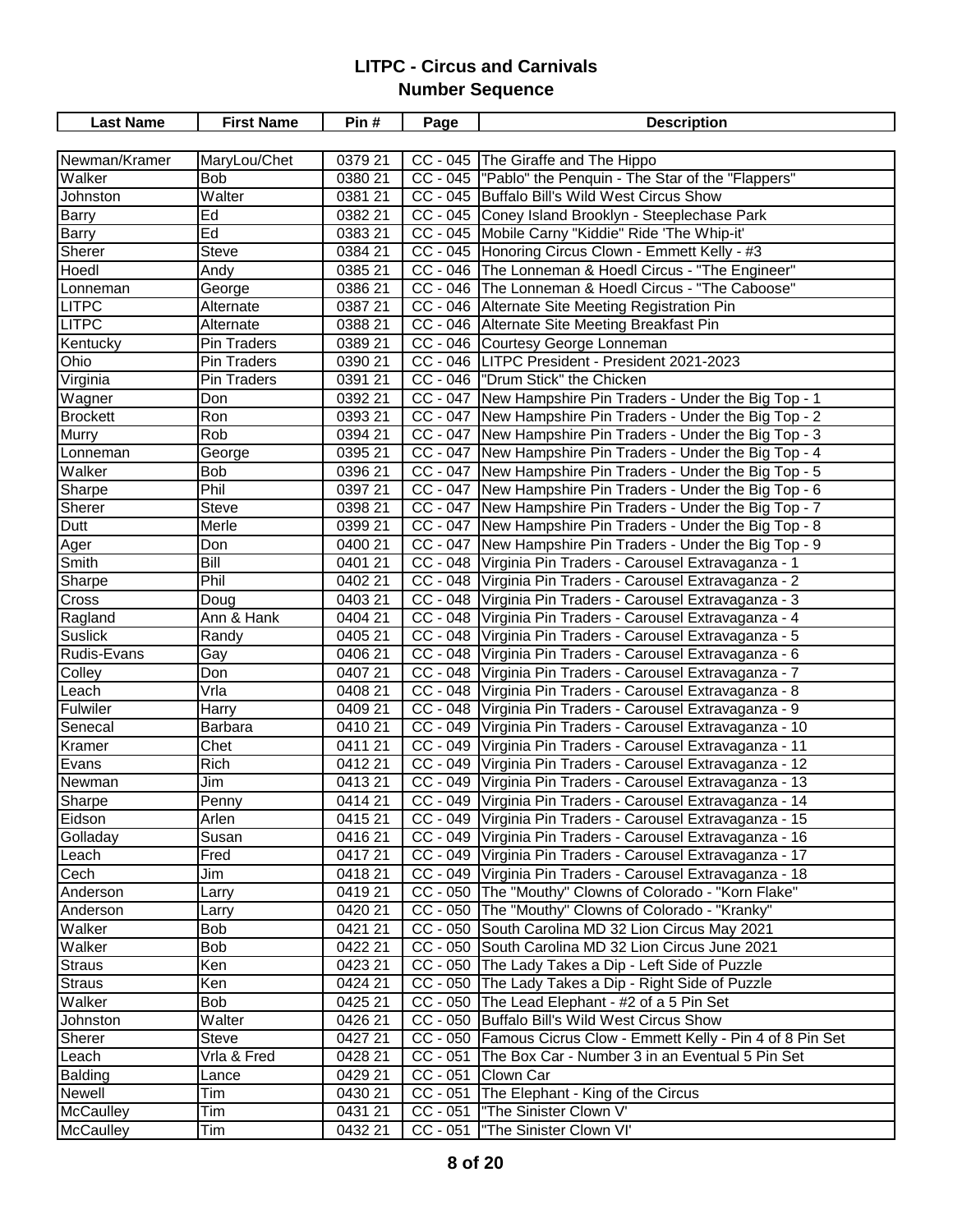| <b>Last Name</b> | <b>First Name</b>  | Pin#                  | Page       | <b>Description</b>                                                     |
|------------------|--------------------|-----------------------|------------|------------------------------------------------------------------------|
|                  |                    |                       |            |                                                                        |
| McCaulley        | Lana               | 0433 21               |            | CC - 052 The Smiling Clown V"                                          |
| McCaulley        | Lana               | 0434 21               | $CC - 052$ | "The Smiling Clown VI"                                                 |
| <b>McCaulley</b> | Lana               | 0435 21               |            | CC - 052 The Smiling Clown VII"                                        |
| Virginia         | <b>Pin Traders</b> | 0436 21               |            | CC - 052 2021 Annual Luncheon                                          |
| <b>MD 24</b>     | Virginia           | 0437 21               |            | CC - 052 2021 State Convention                                         |
| Pennsylvania     | <b>Pin Traders</b> | 043821                |            | CC - 052 Pennsylvania Lions Beacon Lodge                               |
| Virginia         | <b>Pin Traders</b> | 0439 21               |            | CC - 052 LOVF Raffle Elephant                                          |
| Balding          | Lance              | 0440 21               |            | CC - 052 Daring Circus Act - Head in Lions Mouth                       |
| Pennsylvania     | <b>Pin Traders</b> | $\overline{044}$ 1 21 |            | $CC - 053$ Circus Clown - #4                                           |
| Pennsylvania     | <b>Pin Traders</b> | 0442 21               |            | CC - 053 Circus Clown - # 5                                            |
| Pennsylvania     | Pin Traders        | 0443 21               |            | CC - 053 In Memory of The Later Tim McCualley                          |
| Barnhill         | Curt               | 0444 21               |            | CC - 054 B F L & S Carnival - Penny Arcade # 1                         |
| Fulwiler         | Harry              | 0445 21               |            | CC - 054 B F L & S Carnival - Penny Arcade # 2                         |
| Lonneman         | George             | 0446 21               |            | CC - 054 B F L & S Carnival - Penny Arcade # 3                         |
| Smith            | Bill               | 044721                |            | CC - 054 B F L & S Carnival - Penny Arcade # 4                         |
| Leveille         | Doninique          | 0448 21               |            | CC - 054 Trapeze Artists Under the Big Top                             |
| Leveille         | Yves               | $\frac{1}{0449}$ 21   |            | CC - 054 Cicrus and Carnival Rides                                     |
| Australia        | <b>Pin Traders</b> | 0450 21               |            | CC - 054 Easter States Pin Meet 2021                                   |
| Lehman           | Craig              | $\overline{045}121$   |            | CC - 054 Carnival Rides                                                |
| Ohio             | Pin Traders        | 0452 21               |            | CC - 054 Ringling Bros and Barnum & Bailey                             |
| <b>MD 24-1</b>   | Chse City          | 0453 21               |            | CC - 054 A View of the South Central Fair                              |
| Antikainen       | Tom                | 0454 21               |            | CC - 055 State/County Fairs - Midwest - Minnesota State Fair           |
| <b>Botzow</b>    | Bill               | 0455 21               |            | CC - 055 State/County Fairs - Midwest - Comel County Fair              |
| Cantrell         | Kevin              | 0456 21               |            | CC - 055 State/County Fairs - Midwest - Colorado County Fair           |
| Heichel          | <b>Brian</b>       | 0457 21               |            | CC - 055 State/County Fairs - Midwest - Minnesota State Fair           |
| Hilke            | Jeff               | 0458 21               |            | CC - 055 State/County Fairs - Midwest - Missouri Centennial State Fair |
| Jordan           | Ron                | 0459 21               |            | CC - 055 State/County Fairs - Midwest - Missouri State Fair            |
| Lehman           | Craig              | 0460 21               |            | CC - 055 State/County Fairs - Midwest - Rogers County Fair             |
| Owen             | Tommy              | 0461 21               |            | CC - 055 State/County Fairs - Midwest - Nevada County Fair             |
| Oklahoma         | <b>Pin Traders</b> | 0462 21               |            | CC - 056 Hugo, Oklahoma Circus "Big Top"                               |
| Shaull           | Larry              | 0463 21               | $CC - 056$ | Ice Cream Cone at the Fair                                             |
| Middleton        | Bill               | 0464 21               |            | CC - 056 The Flying Cicrus                                             |
| Middleton        | Bill               | 0465 21               |            | CC - 056 The Barnstomer 'Soaring to Ridiculous Heights"                |
| Middleton        | Yolanda            | 0466 21               |            | CC - 056 The Helicopter Act In the Flying Circus                       |
| Sherer           | Steve              | 0467 21               |            | CC - 056 The Little Circus Train From Ohio - #1 - Engine               |
| <b>Murry</b>     | Rob                | 0468 21               |            | CC - 056 The Little Circus Train From Ohio - # 2 - Box Car Lion        |
| Murry            | Sally              | 046921                |            | CC - 056 The Little Circus Train From Ohio - #3 - Box Car Monkey       |
| Sherer           | Mary Ellen         | 0470 21               |            | CC - 056 The Little Circus Train From Ohio - #4 - Box Car Giraffe      |
| Missouri         | Pin Traders        | 047121                | $CC - 057$ | Branson Pins Swap 2021 - Smiling Clown w/Bass Drum                     |
| Missouri         | Pin Traders        | 0472 21               | $CC - 057$ | Momma Elephant Pullin Circus Wagon - Baby Elephant                     |
| Northeast        | Pin Swap           | 0473 21               | $CC - 057$ | <b>Registration Pin</b>                                                |
| Northeast        | Pin Swap           | 0474 21               | $CC - 057$ | <b>Breakfast Pin</b>                                                   |
| New Hampshire    | Pin Traders        | 0475 21               |            | CC - 057  "Smiley" the Clown                                           |
| Senecal          | Barbara            | 0476 21               |            | CC - 057 Authentic Vermont Maple Cotton Candy                          |
| Hoedl            | Andy               | 047721                | $CC - 057$ | The Lonneman & Hoedl Circus - 3 of 8                                   |
| Lonneman         | George             | 0478 21               | $CC - 057$ | The Lonneman & Hoedl Circus - 4 of 8                                   |
| English          | Gene               | 0479 21               |            | CC - 058 The Flea Circus Puzzle Set - Left Side of Puzzle              |
| <b>Suslick</b>   | Randy              | 0480 21               |            | CC - 058 The Flea Circus Puzzle Set - Right Side of Puzzle             |
| Eidson           | Arlen              | 048121                | $CC - 058$ | Santa Riding the Royal Indian Circus Elephant Wagon                    |
| Eidson           | Arlen              | 0482 21               |            | CC - 058 The Lead Elephant II in Royal Indian Circus                   |
| Eidson           | Arlen              | 048321                |            | CC - 058 The Lead Elephant I in Royal Indian Circus                    |
| Leach            | Vrla & Fred        | 0484 21               |            | CC - 058 The Passenger Car - #4 of a 8 Car Train Set                   |
| Radmann          | Jason              | 0485 21               |            | CC - 058 Mint Dispenser Sold at Circus & Carnivals                     |
| <b>Straus</b>    | Ken                | 0486 21               |            | CC - 059 The Clown Points to Hist Lady - Left Side of Puzzle           |
|                  |                    |                       |            |                                                                        |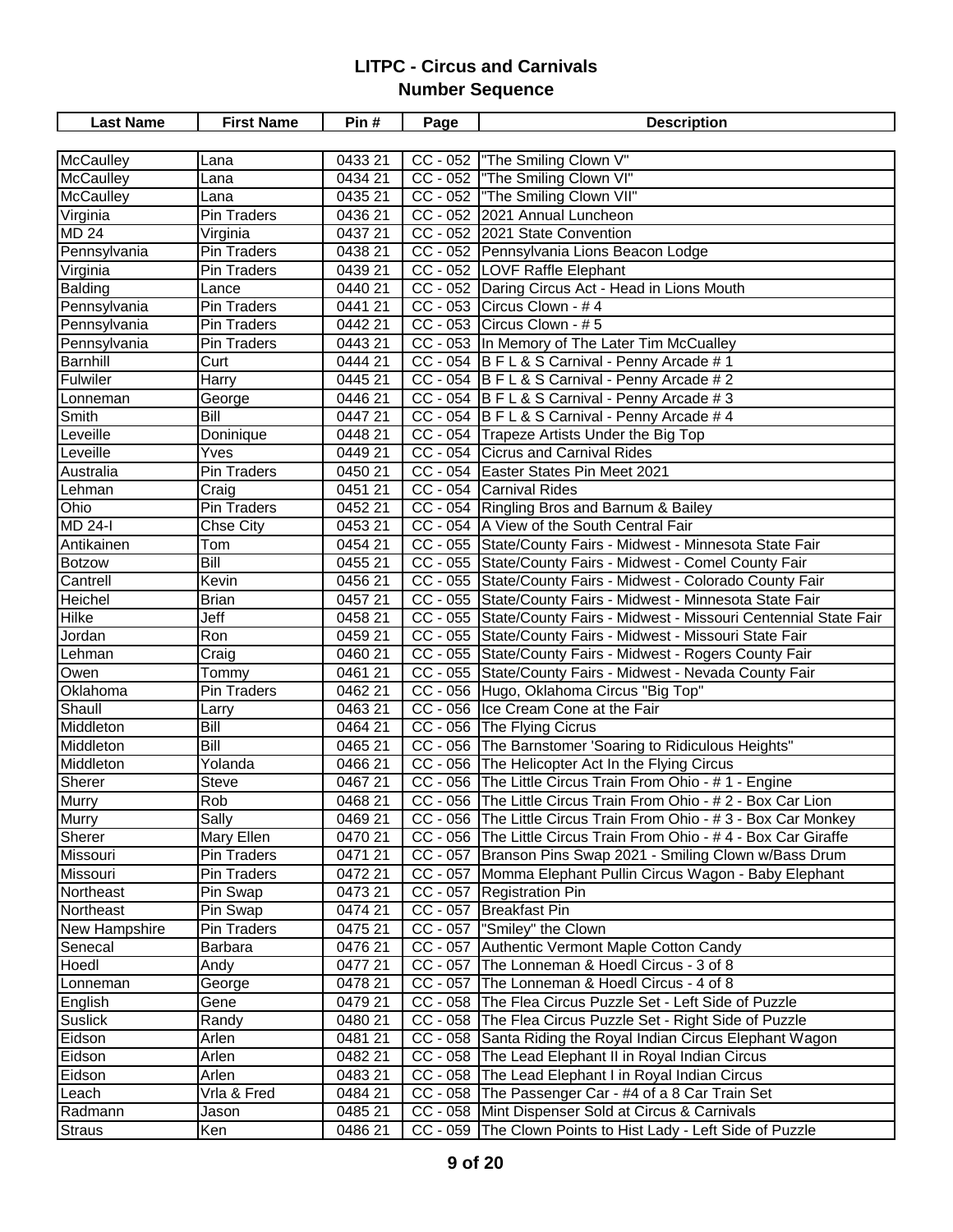| <b>Last Name</b> | <b>First Name</b>  | Pin#                 | Page       | <b>Description</b>                                             |
|------------------|--------------------|----------------------|------------|----------------------------------------------------------------|
|                  |                    |                      |            |                                                                |
| Straus           | Ken                | 0487 21              |            | CC - 059 The Clown Points to Hist Lady - Right Side of Puzzle  |
| Walker           | <b>Bob</b>         | 0488 21              |            | CC - 059 South Carolina - MD 33 - Lions Circus - July 2021     |
| Walker           | <b>Bob</b>         | 0489 21              |            | CC - 059 South Carolina - MD 33 - Lions Circus - August 2021   |
| Wagner           | Don                | 0490 21              |            | CC - 059 Circus Horses on Parade                               |
| Durham           | Richard            | 0491 21              |            | CC - 059 The Happly Clown                                      |
| International    | <b>Pin Traders</b> | 0492 21              |            | CC - 059 LITPC - Mystery Trader - Clown - Yellow & Blue Outfit |
| International    | <b>Pin Traders</b> | 0493 21              |            | CC - 059 LITPC - Mystery Trader - Clown - Sitting on a Bench   |
| International    | <b>Pin Traders</b> | 0494 21              |            | CC - 059 LITPC - Mystery Trader - Clown - Red Coat             |
| New Hampshire    | Pin Traders        | 0495 21              |            | CC - 059 Member Pin for 2021                                   |
| Pennsylvania     | Pin Traders        | 0496 21              |            | CC - 060 Ice Cream Wagon                                       |
| Shatzer          | Amos               | $\overline{0497}$ 21 |            | CC - 060 Hot Dog Wagon                                         |
| McCaulley        | Lana               | 0498 21              |            | CC - 060 Dessert Wagon                                         |
| Radmann          | Jason              | 0499 21              |            | CC - 060 Bakery Wagon                                          |
| Walker           | <b>Bob</b>         | 0500 21              |            | CC - 060 The Lead Elephant - #3 of a 5 Pin Set                 |
| North Carolina   | <b>Pin Traders</b> | 0501 21              |            | CC - 060 Rich Master for the Greatest Show on Earth            |
| Ager             | Don                | 0502 21              | $CC - 061$ | The Corner Ice Cream Parlor - 25 Pins set # 1                  |
| Anderson         | Larry              | 0503 21              | $CC - 061$ | The Corner Ice Cream Parlor - 25 Pins set # 2                  |
| Cech             | Jim                | 0504 21              | $CC - 061$ | The Corner Ice Cream Parlor - 25 Pins set # 3                  |
| Clovis           | Kent               | 0505 21              | $CC - 061$ | The Corner Ice Cream Parlor - 25 Pins set # 4                  |
| Corson           | Scott              | 0506 21              | $CC - 061$ | The Corner Ice Cream Parlor - 25 Pins set # 5                  |
| Durham           | Richard            | 0507 21              | $CC - 061$ | The Corner Ice Cream Parlor - 25 Pins set # 6                  |
| Eidson           | Arlen              | 0508 21              | $CC - 061$ | The Corner Ice Cream Parlor - 25 Pins set # 7                  |
| Rudis-Evans      | Gay                | 0509 21              | $CC - 061$ | The Corner Ice Cream Parlor - 25 Pins set # 8                  |
| Evans            | Rich               | 051021               | $CC - 061$ | The Corner Ice Cream Parlor - 25 Pins set # 9                  |
| Golladay         | Susan              | 051121               | $CC - 061$ | The Corner Ice Cream Parlor - 25 Pins set # 10                 |
| Gutyan           | Mike               | 051221               | $CC - 062$ | The Corner Ice Cream Parlor - 25 Pins set #11                  |
| Jones            | Ken                | 051321               | $CC - 062$ | The Corner Ice Cream Parlor - 25 Pins set #12                  |
| Jordan           | Ron                | 0514 21              |            | CC - 062 The Corner Ice Cream Parlor - 25 Pins set #13         |
| Leach            | Vrla               | 0515 21              | $CC - 062$ | The Corner Ice Cream Parlor - 25 Pins set #14                  |
| <b>McCaulley</b> | Lana               | 051621               | $CC - 062$ | The Corner Ice Cream Parlor - 25 Pins set #15                  |
| Murry            | Rob                | 051721               | $CC - 062$ | The Corner Ice Cream Parlor - 25 Pins set # 16                 |
| Newell           | Tim                | 051821               | $CC - 062$ | The Corner Ice Cream Parlor - 25 Pins set # 17                 |
| Schiebel         | Jim                | 051921               |            | CC - 062 The Corner Ice Cream Parlor - 25 Pins set # 18        |
| Sherer           | <b>Steve</b>       | 0520 21              |            | CC - 062 The Corner Ice Cream Parlor - 25 Pins set # 19        |
| Shoemaker        | Norma              | 0521 21              |            | CC - 062 The Corner Ice Cream Parlor - 25 Pins set # 20        |
| Smith            | Bill               | 0522 21              |            | CC - 063 The Corner Ice Cream Parlor - 25 Pins set # 21        |
| <b>Suslick</b>   | Randy              | 0523 21              |            | CC - 063 The Corner Ice Cream Parlor - 25 Pins set # 22        |
| Viano            | Paul               | 0524 21              |            | CC - 063 The Corner Ice Cream Parlor - 25 Pins set # 23        |
| Wagner           | Don                | 0525 21              |            | CC - 063 The Corner Ice Cream Parlor - 25 Pins set # 24        |
| Walker           | <b>Bob</b>         | 0526 21              |            | CC - 063 The Corner Ice Cream Parlor - 25 Pins set # 25        |
| Clovis           | Kent               | 0527 21              |            | CC - 063 The Circus Elephant                                   |
| Minnich          | Jim                | 0528 21              |            | CC - 063 Santa Driving the Old Circus Wagon                    |
| Clovis           | Kent               | 0529 21              |            | CC - 063 The Carousel Lion                                     |
| Eidson           | Arlen              | 0530 21              |            | CC - 064 Circus Animals on Vacation - The Alligator            |
| Smith            | Bill               | 0531 21              |            | CC - 064 Circus Animals on Vacation - Santa the Ring Master    |
| Golladay         | Susan              | 0532 21              |            | CC - 064 Circus Animals on Vacation - The Lion                 |
| Kramer           | Chet               | 0533 21              |            | CC - 064 Circus Animals on Vacation - The Hippopotamus         |
| Cech             | Jim                | 0534 21              |            | CC - 064 Circus Animals on Vacation - The Gorilla              |
| Leach            | Fred               | 0535 21              |            | CC - 064 Circus Animals on Vacation - The Bear                 |
| Leach            | Vrla               | 0536 21              |            | CC - 064 Circus Animals on Vacation - Ms. Horsey               |
| Newman           | <b>Babs</b>        | 0537 21              | $CC - 065$ | Circus Animals on Vacation - Ms. Zebra                         |
| Newman           | Jim                | 0538 21              |            | CC - 065 Circus Animals on Vacation - The Giraffe              |
| Newman           | Mayr Lou           | 0539 21              |            | CC - 065 Circus Animals on Vacation - Ms. Chicken              |
| Ragland          | Ann                | 0540 21              |            | CC - 065 Circus Animals on Vacation - Ms. Hippopotamus         |
|                  |                    |                      |            |                                                                |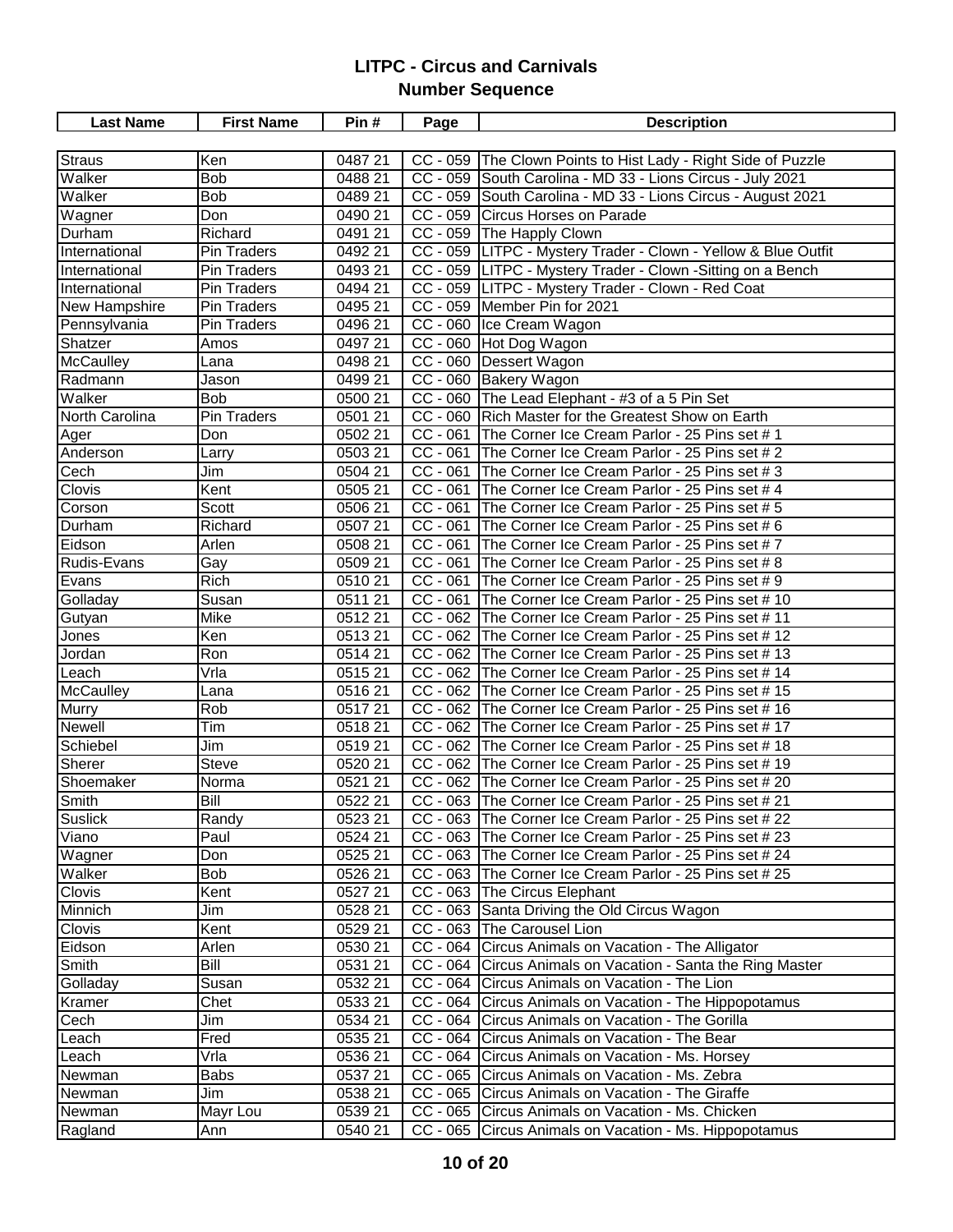| <b>Last Name</b>      | <b>First Name</b>   | Pin#    | Page       | <b>Description</b>                                               |
|-----------------------|---------------------|---------|------------|------------------------------------------------------------------|
|                       |                     |         |            |                                                                  |
| Ragland               | Hank                | 0541 21 | $CC - 065$ | Circus Animals on Vacation - Mr. Piggy                           |
| Schrack               | Phil                | 0542 21 |            | CC - 065 Circus Animals on Vacation - The Tiger                  |
| Senecal               | <b>Barbara</b>      | 0543 21 |            | CC - 065 Circus Animals on Vacation - The Merrkat                |
| Senecal               | Clay                | 0544 21 |            | CC - 065 Circus Animals on Vacation - The Elephant               |
| Sharpe                | Penny               | 0545 21 |            | CC - 065 Circus Animals on Vacation - The Dog                    |
| Sharpe                | Phil                | 0546 21 | $CC - 065$ | Circus Animals on Vacation - The Monkey                          |
| Schrack               | Phil                | 0547 21 | $CC - 066$ | Trapeze Artists Under the Big Top                                |
| Okamoto               | Mike                | 0548 21 | $CC - 067$ | "Clown Little Cars" - #1                                         |
| Miller                | Carl                | 0549 21 | $CC - 067$ | "Clown Little Cars" - #2                                         |
| Balding               | Lance               | 0550 21 | $CC - 067$ | "Clown Little Cars" - #3                                         |
| Hinton                | Joe                 | 0551 21 | $CC - 067$ | "Clown Little Cars" - #4                                         |
| Phillips              | Bart                | 0552 21 | CC - 067   | "Clown Little Cars" - #5                                         |
| Hoedl                 | Andy                | 0553 21 | CC - 067   | "Clown Little Cars" - #6                                         |
| Moffitt               | Jim                 | 0554 21 | $CC - 068$ | "Clown Little Cars" - #7                                         |
| Silveria              | <b>Rick</b>         | 0555 21 | $CC - 068$ | <sup>"</sup> Clown Little Cars" - #8                             |
| Trezza                | Joe                 | 0556 21 | $CC - 068$ | "Clown Little Cars" - #9                                         |
| <b>Bunch</b>          | Fred                | 0557 21 | $CC - 068$ | "Clown Little Cars" - #10                                        |
| Mednoza               | Roberto             | 0558 21 | CC - 068   | "Clown Little Cars" - #11                                        |
| Staudinger            | Stephen             | 0559 21 | $CC - 068$ | "Clown Little Cars" - #12                                        |
| Martella              | Greg                | 0560 21 |            | CC - 068   "Clown Little Cars" - #13                             |
| <b>Western States</b> | Swap                | 0561 21 | $CC - 068$ | "Clown Little Cars" - Registration Pin                           |
| <b>Western States</b> | Swap                | 0562 21 | $CC - 068$ | "Clown Little Cars" - Breakfast Pin                              |
| <b>MD 24</b>          | Virginia            | 056321  | $CC - 069$ | The Sacred Cow of the "Rambo Cicrus" of India                    |
| <b>MD 24</b>          | Virginia            | 0564 21 | CC - 069   | The Sacred Cow of the "Rambo Cicrus" of India                    |
| <b>MD 24</b>          | Virginia            | 0565 21 | $CC - 069$ | The Baby Elephant of the "Rambo Circus" of india                 |
| Johnston              | Walter              | 0566 21 | $CC - 069$ | Buffalo Bill's Wild West #3                                      |
| Walker                | <b>Bob</b>          | 0567 21 |            | CC - 069 The Lead Elephant - #4 of a 5 Pin Set                   |
| Lions International   | Pin Traders         | 0568 21 | $CC - 069$ | <b>Mystery Pin Trader</b>                                        |
| Sharpe                | Phil                | 0569 21 |            | CC - 069 At the Carnival, Santa Approaching "Ring The Bell" Game |
| Newman                | Jim                 | 0570 21 |            | CC - 069 Santa is Pooped After His Efforts to Ring the Bell      |
| Sherer                | <b>Steve</b>        | 0571 21 | CC - 070   | Honoring World's Famous - Emmett Kelly - #5 of 8                 |
| MD31                  | <b>Garner Lions</b> | 0572 21 |            | CC - 070 Circus Donkey                                           |
| Ohio                  | Pin Traders         | 057321  |            | CC - 070 Ringling Bros and Barnum & Bailey Poster #4 of 5        |
| Anderson              | Larry               | 0574 21 |            | CC - 070 The Oops Clowns - 1 of 4                                |
| Anderson              | Larry               | 0575 21 |            | CC - 070 The Oops Clowns - 2 of 4                                |
| Anderson              | Larry               | 0576 21 |            | CC - 070 The Oops Clowns - 3 of 4                                |
| Anderson              | Larry               | 057721  |            | CC - 070 The Oops Clowns - 4 of 4                                |
| Newell                | Tim                 | 0578 21 |            | CC - 070 King of the Greatest Show On Earth                      |
| Pennsylvania          | Pin Traders         | 0579 21 |            | CC - 070 Cotton Candy                                            |
| Walker                | Bob                 | 0580 21 |            | CC - 070 South Carolina MD 32 - Lions Circus - September 2021    |
| Leggett               | John                | 058121  |            | CC - 071 Behind the Scene With the Circus Clown - Rambling       |
| Leggett               | John                | 0582 21 | $CC - 071$ | Behind the Scene With the Circus Clown - Rambling                |
| Leggett               | John                | 0583 21 | $CC - 071$ | Behind the Scene With the Circus Clown - Rambling                |
| Mississippi           | Pin Traders         | 0584 21 | $CC - 071$ | Carousel Horse #1 - Eventual 8 Pin Set                           |
| Mississippi           | Pin Traders         | 0585 21 | $CC - 071$ | Carousel Horse #2 - Eventual 8 Pin Set                           |
| Cech                  | Jim                 | 0586 21 |            | CC - 072 Concession Stand Food Items - "Ice Delight"             |
| Cross                 | Doug                | 058721  |            | CC - 072 Concession Stand Food Items - "Happy Cone"              |
| Evans                 | Rich                | 0588 21 |            | CC - 072 Concession Stand Food Items - "Popper"                  |
| Fulwiler              | Harry               | 058921  |            | CC - 072 Concession Stand Food Items - "Frenchie"                |
| Golladay              | Susan               | 0590 21 | $CC - 072$ | Concession Stand Food Items - "Freckles"                         |
| Leach                 | Vrla                | 0591 21 | $CC - 072$ | Concession Stand Food Items - "Ms. Curves"                       |
| Newman                | Jim                 | 0592 21 |            | CC - 073 Concession Stand Food Items - "Triple Delight"          |
| Schrack               | Phil                | 0593 21 |            | CC - 073 Concession Stand Food Items - "The Chef"                |
| Senecal               | Barbara             | 0594 21 |            | CC - 073 Concession Stand Food Items - "Sweet Cakes"             |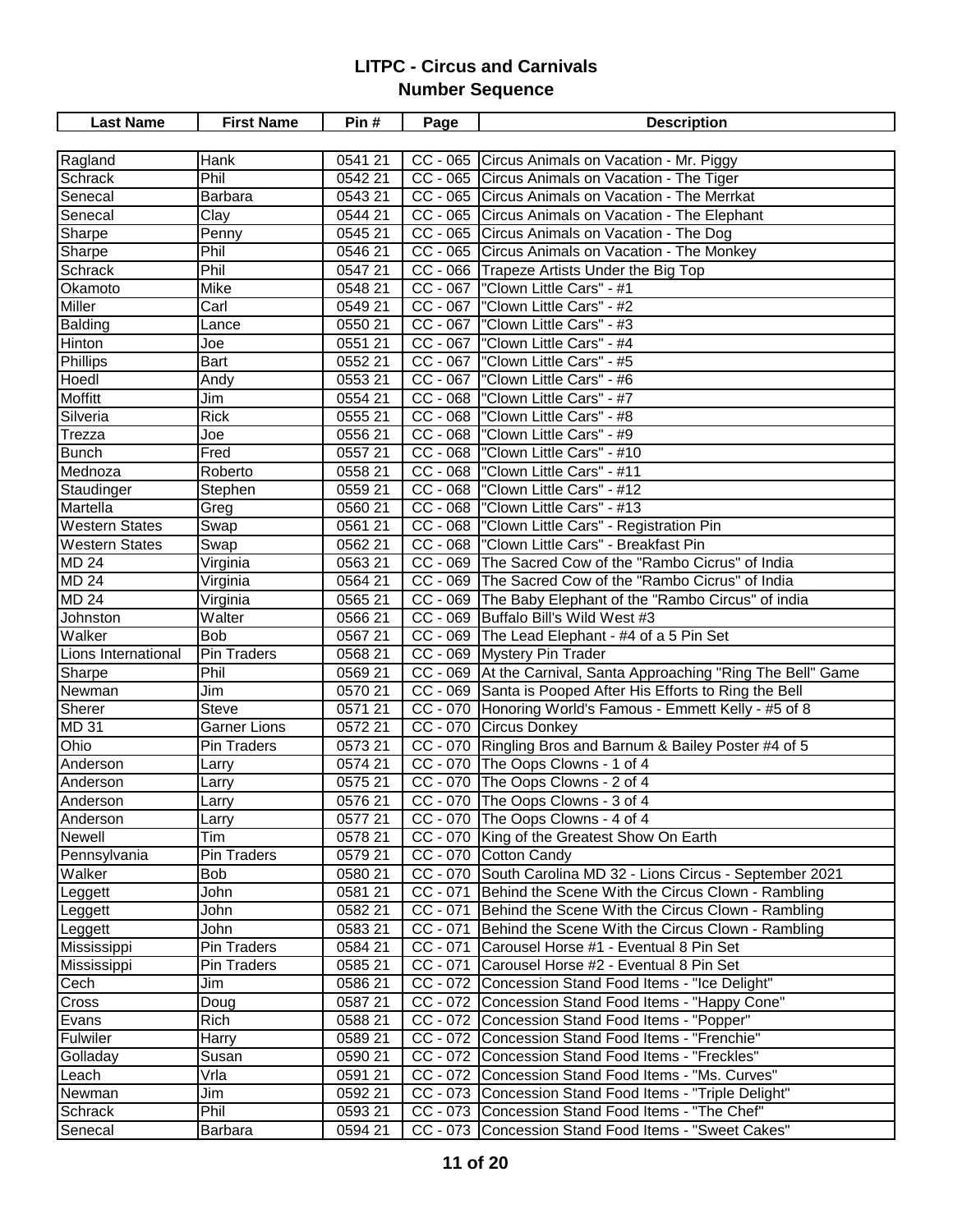| <b>Last Name</b> | <b>First Name</b> | Pin#    | Page       | <b>Description</b>                                           |
|------------------|-------------------|---------|------------|--------------------------------------------------------------|
|                  |                   |         |            |                                                              |
| Sharpe           | Phil              | 0595 21 | CC - 073   | Concession Stand Food Items - "Strawman"                     |
| Shoemaker        | Norma             | 0596 21 |            | CC - 073 Concession Stand Food Items - "Cutie Pie"           |
| <b>Suslick</b>   | Randy             | 0597 21 |            | CC - 073 Concession Stand Food Items - "Dr. Pretzel"         |
| Colley           | Don               | 0598 21 |            | CC - 074 Concession Stand Food Items - "Mr. Corn Dog"        |
| Davies           | Vickie            | 0599 21 |            | CC - 074 Concession Stand Food Items - "Sweetie"             |
| Eidson           | Arlen             | 0600 21 |            | CC - 074 Concession Stand Food Items - "Mr. Wine Nut"        |
| Kerr             | Pat               | 0601 21 |            | CC - 074 Concession Stand Food Items - "Soda Pop Lady"       |
| Kramer           | Chet              | 0602 21 |            | CC - 074 Concession Stand Food Items - "Taco Man"            |
| Leach            | Fred              | 0603 21 |            | CC - 074 Concession Stand Food Items - "Hot Shot"            |
| Newman           | <b>Babs</b>       | 0604 21 |            | CC - 075 Concession Stand Food Items - "Banana Split"        |
| Ragland          | Hank              | 0605 21 |            | CC - 075 Concession Stand Food Items - "Oscar"               |
| Rudis-Evans      | Gay               | 0606 21 |            | CC - 075 Concession Stand Food Items - "Sweet Lips"          |
| Senecal          | Clay              | 0607 21 |            | CC - 075 Concession Stand Food Items - "Cool Brew Guy"       |
| Sharpe           | Penny             | 0608 21 |            | CC - 075 Concession Stand Food Items - "Ms. Deliclous"       |
| Smith            | Bill              | 0609 21 |            | CC - 075 Concession Stand Food Items - "Fudge Man"           |
| Radmann          | Jason             | 0610 21 |            | CC - 076 Tickets to the Greatest Show on Earth - #1          |
| English          | Gene              | 061121  |            | CC - 076 Tickets to the Greatest Show on Earth - #2          |
| Walker           | Bob               | 061221  |            | CC - 076 Tickets to the Greatest Show on Earth - #3          |
| Jordan           | <b>Bill</b>       | 061321  |            | CC - 076 Tickets to the Greatest Show on Earth - #4          |
| Durham           | Richard           | 0614 21 |            | CC - 076 Tickets to the Greatest Show on Earth - #5          |
| Roan             | Lyle              | 0615 21 |            | CC - 076 Tickets to the Greatest Show on Earth - #6          |
| Craiglow         | Jerry             | 061621  |            | CC - 076 Tickets to the Greatest Show on Earth - #7          |
| Newman           | Jim               | 061721  |            | CC - 076 Tickets to the Greatest Show on Earth - # 8         |
| Johnson          | Don               | 061821  |            | CC - 077 Stars of the Circus - The Cat                       |
| Stolzfoss        | Chester           | 061921  | $CC - 077$ | Stars of the Circus - The Monkey                             |
| Radmann          | Jason             | 0620 21 | CC - 077   | Stars of the Circus - The Seal                               |
| Lyons            | Scott             | 0621 21 | $CC - 077$ | Stars of the Circus - The Lion                               |
| Shatzer          | Amos              | 0622 21 |            | CC - 077 Stars of the Circus - The Bear                      |
| McCaulley        | Lana              | 0623 21 |            | CC - 077 Stars of the Circus - The Elephant                  |
| Fenicle          | Mike              | 0624 21 |            | CC - 077 Stars of the Circus - The Clown                     |
| Fenicle          | Linda             | 0625 21 | CC - 077   | Stars of the Circus - The Horse                              |
| Murry            | Rob               | 0626 21 |            | CC - 078 Circus in the Movies & TV - 1928 Charlie Chaplin    |
| Phillips         | Bart              | 0627 21 |            | CC - 078 Circus in the Movies & TV - 1933 Clyde Beatty       |
| Craiglow         | Jerry             | 0628 21 |            | CC - 078 Circus in the Movies & TV - 1939 Marx Brothers      |
| Dutt             | Merle             | 0629 21 |            | CC - 078 Circus in the Movies & TV - 1941 Walt Disney        |
| Murry            | Sally             | 0630 21 |            | CC - 078 Circus in the Movies & TV - 1952 Cecil B. DeMille   |
| Sherer           | <b>Mary Ellen</b> | 0631 21 |            | CC - 078 Circus in the Movies & TV - 1954 Martin & Lewis     |
| McCaulley        | Lana              | 0632 21 |            | CC - 078 Circus in the Movies & TV - 1957 Corky - Circus Boy |
| Sherer           | <b>Steve</b>      | 0633 21 |            | CC - 078 Circus in the Movies & TV - 1968 "Bozo's Circus"    |
| Lonneman         | George            | 0634 21 |            | CC - 078 Circus in the Movies & TV - 2017 P.T. Barnum        |
| English          | Gene              | 0635 21 |            | CC - 079   VP Gene's Carousel Horse                          |
| English          | Gloria            | 0636 21 |            | CC - 079 Gloria's Carousel Horse                             |
| North Carolina   | Garner Lions      | 0637 21 |            | CC - 079 Circus Donkey Honors Blood Donations                |
| Walker           | <b>Bob</b>        | 0638 21 |            | CC - 079 South Carolina MD 32 - Lions Circus - October 2021  |
| Walker           | Bob               | 0639 21 |            | CC - 079 South Carolina MD 32 - Lions Circus - November 2021 |
| Radmann          | Jason             | 0640 21 |            | CC - 079 Lion Jumping thru the Ring of Fire                  |
| Radmann          | Jason             | 0641 21 |            | CC - 079 The Ringmaster and the Lion President               |
| Walker           | <b>Bob</b>        | 0642 21 |            | CC - 080 The Lead Elephant - #5 of a 5 Pin Set               |
| Fenicle          | Mike              | 0643 21 |            | CC - 080 Ringling Brothers & Barnum Bailey Circus Poster     |
| Hoedl            | Andy              | 0644 21 |            | CC - 080 The Lonneman & Hoedl Circus - Red Train Car         |
| Lonneman         | George            | 0645 21 |            | CC - 080 The Lonneman & Hoedl Circus - Blue Train Car        |
| Johnston         | Walter            | 0646 21 |            | CC - 080 Buffalo Bill's Wild West #4                         |
| Anderson         | Larry             | 0647 21 |            | CC - 081 The Seary Clowns # 3 of a 4 Pin Set                 |
| Anderson         | Larry             | 0648 21 | $CC - 081$ | The Seary Clowns # 4 of a 4 Pin Set                          |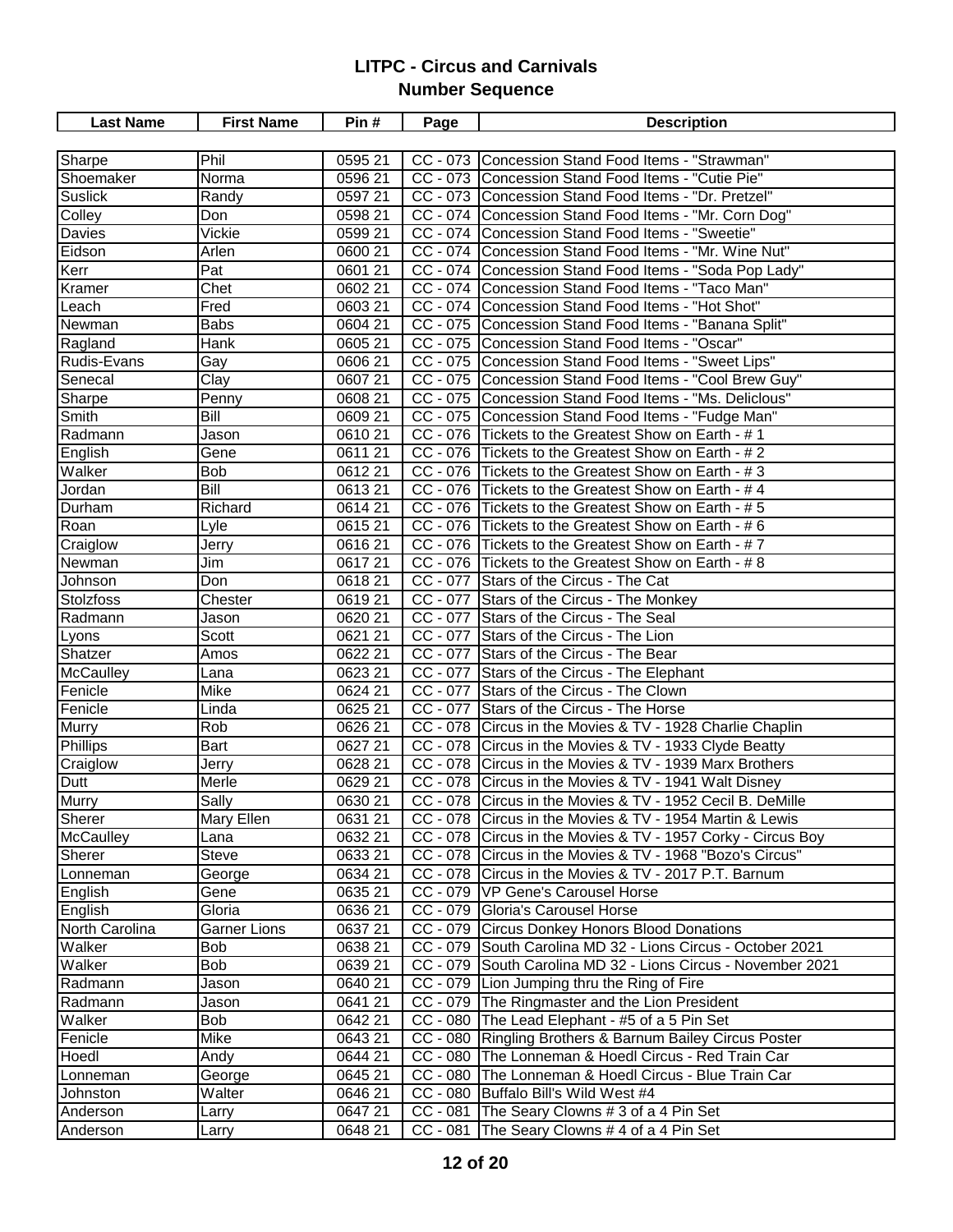| <b>Last Name</b> | <b>First Name</b> | Pin#    | Page       | <b>Description</b>                                                   |
|------------------|-------------------|---------|------------|----------------------------------------------------------------------|
|                  |                   |         |            |                                                                      |
| Straus           | Ken               | 0649 21 | $CC - 081$ | Canandain Carpenter Clowns - "Ladder Man"                            |
| <b>Straus</b>    | Ken               | 0650 21 | $CC - 081$ | Canandain Carpenter Clowns - "Drill Man"                             |
| <b>Straus</b>    | Ken               | 0651 21 |            | CC - 081 Canandain Carpenter Clowns - "Handswa Man"                  |
| <b>Straus</b>    | Ken               | 0652 21 |            | CC - 081 Canandain Carpenter Clowns - "Level Man"                    |
| Wilson           | Allan             | 0653 21 | $CC - 081$ | Canandain Carpenter Clowns - "Hammer Man"                            |
| Wilson           | Allan             | 065421  | $CC - 081$ | Canandain Carpenter Clowns - "Grinder Man"                           |
| Wilson           | Allan             | 0655 21 | CC - 081   | Canandain Carpenter Clowns - "Sawzall Man"                           |
| Wilson           | Allan             | 0656 21 | $CC - 081$ | Canandain Carpenter Clowns - "Jigsaw Man"                            |
| Trezza           | Joe               | 0657 21 |            | CC - 082 Hall of Fame - Class of 2012                                |
| Ager             | Don               | 0658 21 |            | CC - 082 Hall of Fame - Class of 2021                                |
| Viano            | Paul              | 065921  |            | CC - 082 Hall of Fame - Class of 2020                                |
| Jones            | Ken               | 0660 21 |            | CC - 082 Hall of Fame - Class of 2020                                |
| Chambers         | Deryck            | 066121  |            | CC - 082 Hall of Fame - Class of 2019                                |
| Minnich          | Jim               | 0662 21 |            | CC - 082 Hall of Fame - Class of 2017                                |
| Shaull           | Larry             | 0663 21 |            | CC - 082 Hall of Fame - Class of 2012                                |
| Schiebel         | Jim               | 0664 21 |            | CC - 083 Hall of Fame - Class of 2011                                |
| Walker           | <b>Bob</b>        | 066521  |            | CC - 083 Hall of Fame - Class of 2009                                |
| English          | Gene              | 066621  |            | CC - 083 Hall of Fame - Class of 2009                                |
| Fulwiler         | <b>Harry</b>      | 066721  |            | CC - 083 Hall of Fame - Class of 2003                                |
| Smith            | Bill              | 0668 21 |            | CC - 083 Hall of Fame - Class of 2002                                |
| McCaulley        | Lana              | 066921  |            | CC - 083 Hall of Fame - Class of 2019                                |
| Ager             | Don               | 0670 21 |            | CC - 084 Stars of the Show - The Elephants - #1                      |
| <b>Brockett</b>  | Ron               | 067121  |            | CC - 084 Stars of the Show - The Elephants - #2                      |
| Lonneman         | George            | 0672 21 |            | CC - 084 Stars of the Show - The Elephants - #3                      |
| Shatzer          | Amos              | 067321  |            | CC - 084 Stars of the Show - The Elephants - #4                      |
| Wagner           | Don               | 0674 21 |            | CC - 084 Stars of the Show - The Elephants - #5                      |
| Hoedl            | Andy              | 0675 21 |            | CC - 084 Stars of the Show - The Elephants - #6                      |
| Sharpe           | Phil              | 0676 21 |            | CC - 084 Stars of the Show - The Elephants - #7                      |
| Walker           | <b>Bob</b>        | 0677 21 |            | CC - 084 Stars of the Show - The Elephants - #8                      |
| Murry            | Rob               | 0678 21 |            | CC - 084 Stars of the Show - The Elephants - #9                      |
| Sherer           | <b>Steve</b>      | 0679 21 |            | $CC - 084$ Stars of the Show - The Elephants - #10                   |
| Walker           | <b>Bob</b>        | 0680 21 |            | CC - 085 Santa and His Favorite Clown at the Circus - Puzzle - #1    |
| Smith            | <b>Bill</b>       | 068121  |            | CC - 085 Santa and His Favorite Clown at the Circus - Puzzle - #2    |
| Shaull           | Larry             | 0682 21 |            | CC - 085 Santa and His Favorite Clown at the Circus - Puzzle - #3    |
| Clovis           | Kent              | 0683 21 |            | CC - 085 Santa and His Favorite Clown at the Circus - Puzzle - #4    |
| Murry            | Rob               | 0684 21 |            | CC - 085 Santa and His Favorite Clown at the Circus - Puzzle - #5    |
| Sherer           | <b>Steve</b>      | 0685 21 |            | CC - 085 Santa and His Favorite Clown at the Circus - Puzzle - #6    |
| Leach            | Fred              | 068621  |            | CC - 086 Santa and His Favorite Clown at the Circus - Puzzle - #7    |
| Sharpe           | Phil              | 0687 21 |            | CC - 086 Santa and His Favorite Clown at the Circus - Puzzle - #8    |
| Guthrie          | Bill              | 068821  |            | CC - 086 Santa and His Favorite Clown at the Circus - Puzzle - #9    |
| Guthrie          | Marcia            | 068921  |            | CC - 086 Santa and His Favorite Clown at the Circus - Puzzle - #10   |
| Cross            | Doug              | 0690 21 |            | CC - 086 Santa and His Favorite Clown at the Circus - Puzzle - #11   |
| <b>Fulwiler</b>  | Harry             | 0691 21 |            | CC - 086   Santa and His Favorite Clown at the Circus - Puzzle - #12 |
| <b>Balding</b>   | Lance             | 0692 21 |            | CC - 086 Santa and His Favorite Clown at the Circus - Puzzle - #13   |
| <b>Balding</b>   | Lynette           | 0693 21 |            | CC - 086 Santa and His Favorite Clown at the Circus - Puzzle - #14   |
| Barnhill         | Curt              | 0694 21 | $CC - 087$ | CAB's American Circus - Coins #1                                     |
| Barnhill         | Curt              | 0695 21 | $CC - 087$ | CAB's American Circus - Coins #2                                     |
| Mississippi      | Pin Traders       | 0696 21 | $CC - 087$ | Carousel Animal #3 of an 8 Pin Set                                   |
| Mississippi      | Pin Traders       | 0697 21 | $CC - 087$ | Carousel Animal #4 of an 8 Pin Set                                   |
| McCaulley        | Lana              | 0698 21 |            | CC - 087 An Army of Clowns                                           |
| Conneticut       | Pin Traders       | 0699 21 | $CC - 087$ | 2021 Northeast Pin Swap Hospitality - "Be A Clown"                   |
| Golladay         | Susan             | 0700 21 | $CC - 087$ | Multi Flavored Snow Cone                                             |
| Davies           | Vickie            | 0701 21 | $CC - 087$ | Circus Dancing Dog                                                   |
| Golladay         | Susan             | 0702 21 |            | CC - 087 Circus Dog Playing with a Ball                              |
|                  |                   |         |            |                                                                      |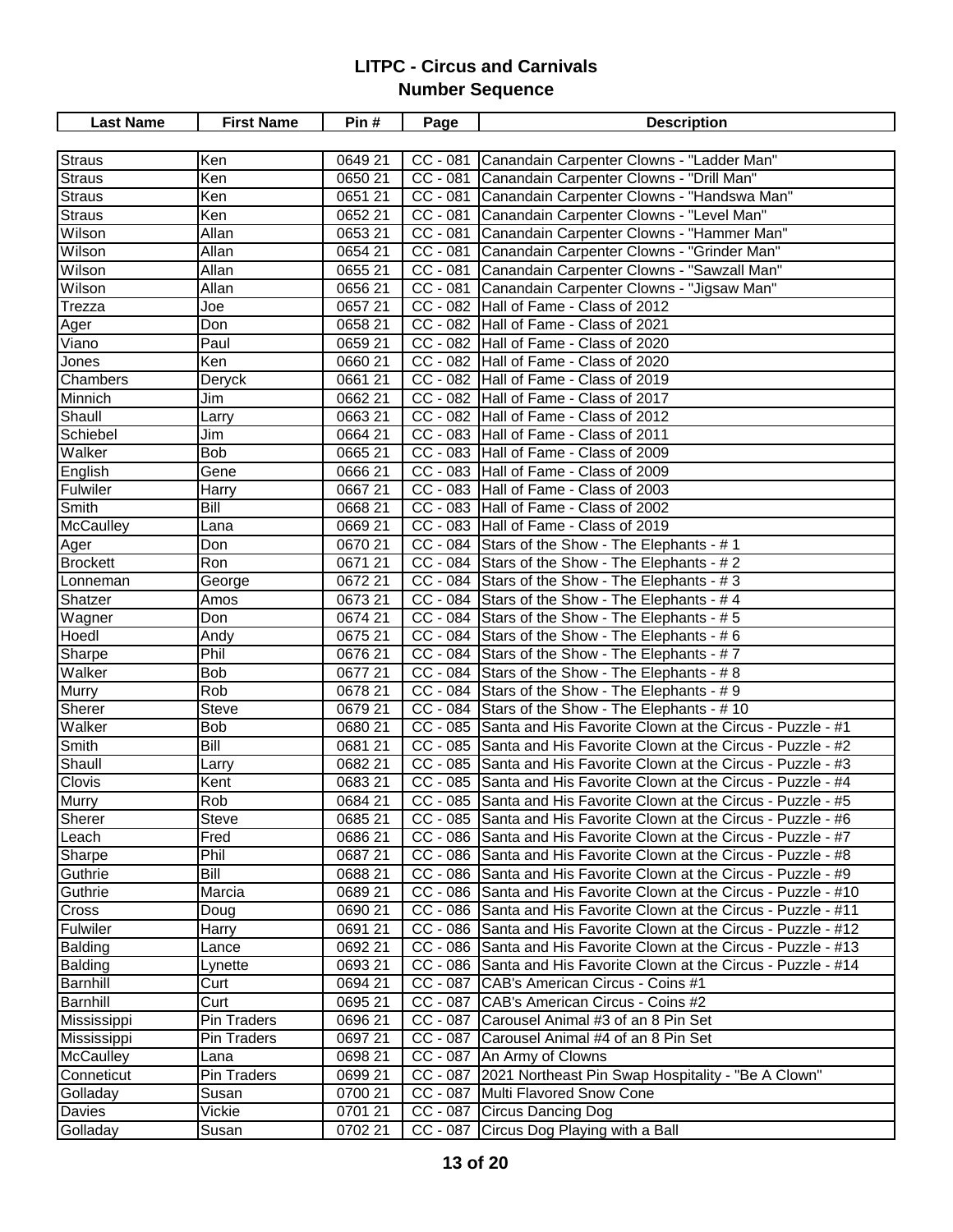| <b>Last Name</b> | <b>First Name</b> | Pin#                | Page                  | <b>Description</b>                                               |
|------------------|-------------------|---------------------|-----------------------|------------------------------------------------------------------|
|                  |                   |                     |                       |                                                                  |
| Eidson           | Arlen             | 0703 21             | CC - 087              | Toby the Circus Bear on His Scooter                              |
| Pennsylvania     | Pin Traders       | $\overline{070}421$ |                       | CC - 087 Food Wagon - Drinks - #3 of a 6 Pin Set                 |
| Shatzer          | Amos              | 0705 21             |                       | CC - 088 Games of the Midway - "Hit or Miss"                     |
| McCaulley        | Lana              | 0706 21             |                       | CC - 088 Games of the Midway - "Slam Dunk"                       |
| Lyons            | Scott             | 0707 21             |                       | CC - 088 Games of the Midway - "Bottle Toss"                     |
| Barnhill         | Curt              | 0708 21             |                       | CC - 088 Nickle Arcade - 2020 P American Nickle                  |
| Fulwiler         | Harry             | 0709 21             |                       | CC - 088 Nickle Arcade - 2021 P American Nickle                  |
| Lonneman         | George            | 0710 21             |                       | CC - 088 Nickle Arcade - 2005 D American Nickle                  |
| Smith            | Bill              | 0711 21             |                       | CC - 088 Nickle Arcade - 2005 P American Nickle                  |
| Ager             | Don               | 0712 21             |                       | CC - 089 A Carnival Favorite - Bumper Cars - # 1                 |
| Ager             | Meg               | 071321              |                       | CC - 089   A Carnival Favorite - Bumper Cars - # 2               |
| Anderson         | Larry             | 0714 21             |                       | CC - 089   A Carnival Favorite - Bumper Cars - # 3               |
| <b>Balding</b>   | Lance             | 0715 21             |                       | CC - 089   A Carnival Favorite - Bumper Cars - #4                |
| Clovis           | Kent              | 071621              |                       | CC - 089   A Carnival Favorite - Bumper Cars - # 5               |
| Corson           | Scott             | 071721              |                       | CC - 089   A Carnival Favorite - Bumper Cars - #6                |
| Durham           | Richard           | 0718 21             |                       | CC - 089   A Carnival Favorite - Bumper Cars - #7                |
| Evans            | Rich              | 071921              |                       | CC - 089   A Carnival Favorite - Bumper Cars - # 8               |
| Gutyan           | Mike              | 0720 21             |                       | CC - 089   A Carnival Favorite - Bumper Cars - # 9               |
| Johnson          | Larry             | 0721 21             |                       | CC - 090   A Carnival Favorite - Bumper Cars - #10               |
| Jordon           | Ron               | 0722 21             |                       | CC - 090   A Carnival Favorite - Bumper Cars - #11               |
| Leach            | Fred              | 0723 21             |                       | CC - 090   A Carnival Favorite - Bumper Cars - # 12              |
| McCaulley        | Lana              | 0724 21             |                       | CC - 090   A Carnival Favorite - Bumper Cars - #13               |
| Murry            | Rob               | 0725 21             |                       | CC - 090   A Carnival Favorite - Bumper Cars - #14               |
| Newell           | Tim               | 0726 21             |                       | CC - 090   A Carnival Favorite - Bumper Cars - # 15              |
| <b>Phillips</b>  | Bart              | 0727 21             |                       | CC - 090   A Carnival Favorite - Bumper Cars - #16               |
| Sherer           | Mary Ellen        | 0728 21             |                       | CC - 090   A Carnival Favorite - Bumper Cars - # 17              |
| <b>Suslick</b>   | Randy             | 0729 21             |                       | CC - 090   A Carnival Favorite - Bumper Cars - # 18              |
| Wagner           | Don               | 0730 21             |                       | CC - 090   A Carnival Favorite - Bumper Cars - # 19              |
| Walker           | <b>Bob</b>        | 0731 21             |                       | CC - 090   A Carnival Favorite - Bumper Cars - # 20              |
| Leach            | Vrla & Fred       | 0732 21             | $CC - 091$            | The Caboose                                                      |
| Sherer           | <b>Steve</b>      | 0733 21             | CC - 091              | Worlds Famous Clown - Emmett Kelly - 6 of 8                      |
| Ager             | Don               | 0734 21             | $\overline{CC}$ - 091 | The Ringmaster and His Performing Elephant                       |
| Walker           | <b>Bob</b>        | 0735 21             | $CC - 091$            | The Bear - 1 of an 8 Piece Pin Set                               |
| Walker           | <b>Bob</b>        | 0736 21             | $\overline{CC}$ - 091 | The Zebra - 2 of an 8 Piece Pin Set                              |
| Walker           | <b>Bob</b>        | 0737 21             | CC - 091              | Elephant Selling Ice Cream to 2 Young Customers - Left           |
| Walker           | <b>Bob</b>        | 0738 21             |                       | CC - 091 Elephant Selling Ice Cream to 2 Young Customers - Right |
| Sutton           | Bill              | 0739 21             |                       | CC - 091  "Big Shoe" - Charlie                                   |
| Sutton           | Bill              | 0740 21             |                       | CC - 091 Mrs. "Big Shoe" Charlie                                 |
| Sherer           | <b>Steve</b>      | 0741 21             |                       | CC - 092 Circus Jack in the Box - President                      |
| Clovis           | Kent              | 0742 21             |                       | CC - 092 Circus Jack in the Box - Immediate Past President       |
| English          | Gene              | 0743 21             |                       | CC - 092 Circus Jack in the Box - 1st Vice-President             |
| Leveille         | Yves              | 0744 21             |                       | CC - 092 Circus Jack in the Box - 2nd Vice-President             |
| <b>McCaulley</b> | Lana              | 0745 21             |                       | CC - 092 Circus Jack in the Box - Secretary                      |
| Durham           | Richard           | 0746 21             |                       | CC - 092 Circus Jack in the Box - Treasurer                      |
| Kramer           | Chet              | 0747 21             |                       | CC - 092 Circus Jack in the Box - 2nd Year Director              |
| Michael          | Charles           | 0748 21             |                       | CC - 092 Circus Jack in the Box - 2nd Year Director              |
| <b>Murry</b>     | Rob               | 0749 21             |                       | CC - 092 Circus Jack in the Box - 2nd Year Director              |
| Ager             | Don               | 0750 21             |                       | CC - 093 Circus Jack in the Box - 1st Year Director              |
| Johnston         | Walter            | 0751 21             |                       | CC - 093 Circus Jack in the Box - 1st Year Director              |
| Lehman           | Craig             | 0752 21             |                       | CC - 093 Circus Jack in the Box - 1st Year Director              |
| Evans            | Rich              | 0753 21             | $CC - 093$            | Circus Jack in the Box - Newsletter Editor                       |
| Schiebel         | Jim               | 0754 21             | $CC - 093$            | Circus Jack in the Box - Past President - 2005-2007              |
| Schrack          | Phil              | 0755 21             |                       | CC - 093 Circus Jack in the Box - Webmaster                      |
| Gutyan           | Mike              | 0756 21             |                       | CC - 093 Circus Jack in the Box - Past President - 2017-2019     |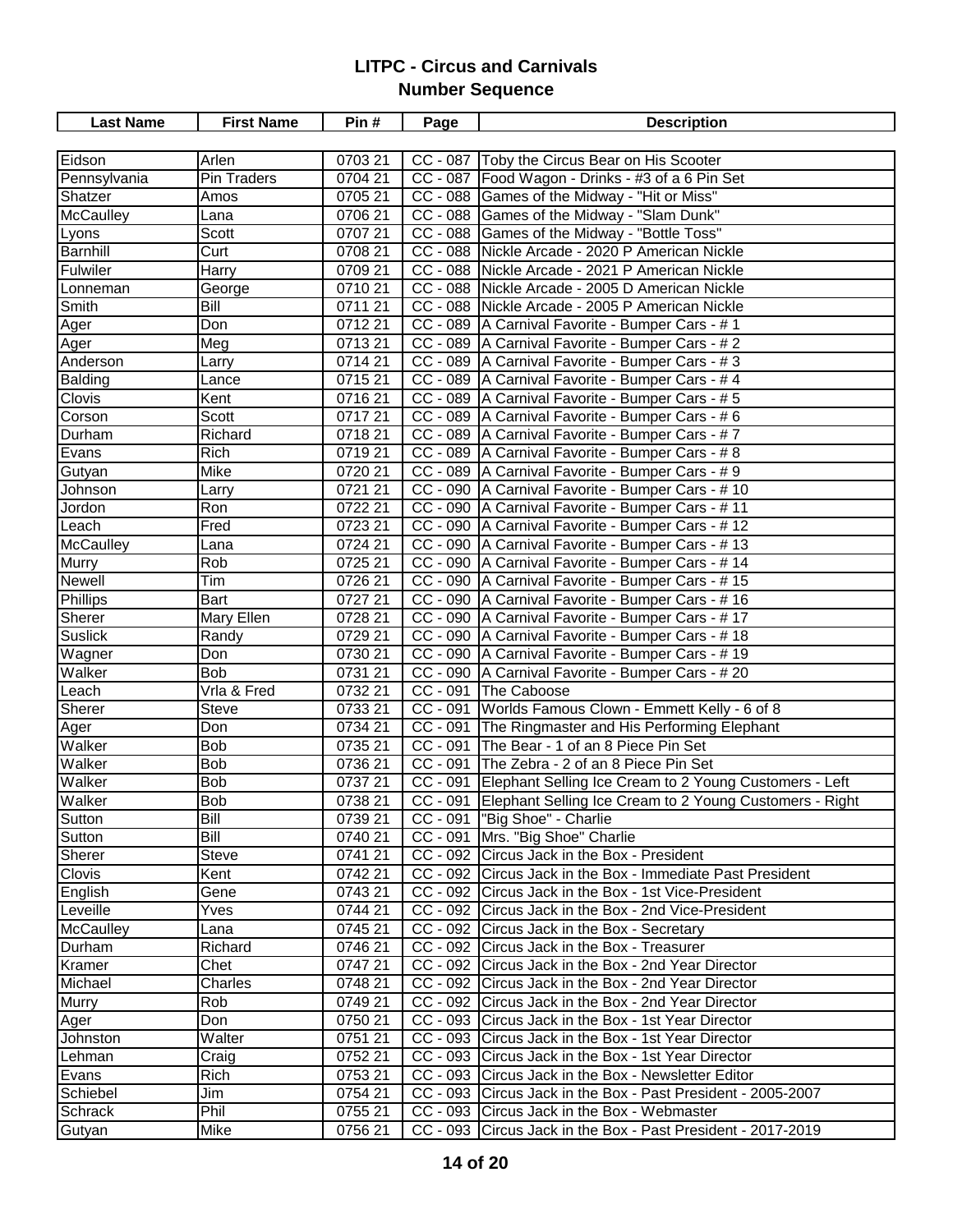| <b>Last Name</b> | <b>First Name</b>  | Pin#                 | Page       | <b>Description</b>                                           |
|------------------|--------------------|----------------------|------------|--------------------------------------------------------------|
|                  |                    |                      |            |                                                              |
| Libin            | <b>Bob</b>         | 0757 21              | $CC - 093$ | Circus Jack in the Box - Past President - 2015-2017          |
| Viano            | Paul               | $\overline{0758}$ 21 |            | CC - 093 Circus Jack in the Box - Past President - 2013-2015 |
| Minnich          | Jim                | 0759 21              |            | CC - 093 Circus Jack in the Box - Past President - 2011-2013 |
| Shaull           | Larry              | 0760 21              |            | CC - 093 Circus Jack in the Box - Past President - 2007-2008 |
| Walker           | <b>Bob</b>         | 0761 21              |            | CC - 093 Circus Jack in the Box - Past President - 1995-1997 |
| Smith            | Bill               | 0762 21              |            | CC - 093 Circus Jack in the Box - Past President - 1985-1987 |
| Newell           | Tim                | 0763 22              |            | CC - 094 The Traveling Clowns Via a Volkswagen Bug - Left    |
| Baumann          | Phil               | 0764 22              |            | CC - 094 The Traveling Clowns Via a Volkswagen Bug - Right   |
| Virginia         | <b>Pin Traders</b> | 0765 22              |            | CC - 094 Virginia Pin Swap - 2021 Registration Pin           |
| Virginia         | <b>Pin Traders</b> | 0766 22              |            | CC - 094 Virginia Pin Swap - 2021 Swap Pin                   |
| Virginia         | Pin Traders        | 0767 22              |            | CC - 094 Virginia Pin Swap - 2021 Breakfast Pin              |
| Sherer           | Mary Ellen         | 0768 22              |            | CC - 094   "The First Lady"                                  |
| Sherer           | <b>Steve</b>       | 0769 22              |            | CC - 094   "The Pres"                                        |
| Leggett          | John               | 0770 22              |            | CC - 095   "Twinkle, Twinkle Little Star"                    |
| Leggett          | John               | 0771 22              |            | CC - 095  "Everyone Was Thinking It"                         |
| Fulwiler         | <b>Harry</b>       | 0772 22              |            | CC - 095 The Antique Car Show at the Carnival - Facing Right |
| Smith            | Bill               | 0773 22              |            | CC - 095 The Antique Car Show at the Carnival - Facing Left  |
| Mississippi      | <b>Pin Traders</b> | 0774 22              | CC - 095   | Carousel Animal #5                                           |
| Mississippi      | Pin Traders        | 0775 22              | $CC - 095$ | Carousel Animal #6                                           |
| Walker           | <b>Bob</b>         | 0776 22              |            | CC - 095 The Seal - Pin #3 of an 8 Pins Set                  |
| Walker           | Bob                | 0777 22              |            | CC - 095 The Big Cat - Pin #4 of an 8 Pin set                |
| Anderson         | Larry              | 0778 22              |            | CC - 095 The Seary Clown - Pin # 3 in a set of 4             |
| Anderson         | Larry              | 0779 22              |            | CC - 095 The Seary Clown - Pin # 4 in a set of 4             |
| <b>Straus</b>    | Ken                | 0780 22              | CC - 096   | Santa on the Ferris Wheel - 1 of 5 Pin Puzzle set            |
| Straus           | Ken                | 0781 22              |            | CC - 096 Topper" on the Ferris Wheel - 2 of 5 Pin Puzzle set |
| <b>Straus</b>    | Ken                | 0782 22              | CC - 096   | "Clancy" on the Ferris Wheel - 3 of 5 Pin Puzzle set         |
| Straus           | Ken                | 0783 22              | $CC - 096$ | "Charlie" on the Ferris Wheel - 4 of 5 Pin Puzzle set        |
| Straus           | Ken                | 0784 22              |            | CC - 096  "Clem" on the Ferris Wheel - 5 of 5 Pin Puzzle set |
| Sherer           | <b>Steve</b>       | 0785 22              | CC - 097   | Horse Drawn Circus Wagon #1                                  |
| Walker           | <b>Bob</b>         | 0786 22              | $CC - 097$ | Horse Drawn Circus Wagon #2                                  |
| Ager             | Don                | 0787 22              |            | CC - 097 Horse Drawn Circus Wagon #3                         |
| Lonneman         | George             | 0788 22              |            | CC - 097 Horse Drawn Circus Wagon #4                         |
| Dutt             | Merle              | 0789 22              |            | CC - 097 Horse Drawn Circus Wagon #5                         |
| Hoedl            | Andy               | 0790 22              | CC - 097   | Horse Drawn Circus Wagon #6                                  |
| <b>Brockett</b>  | Ron                | 0791 22              |            | CC - 097 Horse Drawn Circus Wagon #7                         |
| Sharpe           | Phil               | 0792 22              |            | CC - 097 Horse Drawn Circus Wagon #8                         |
| Wagner           | Don                | 0793 22              |            | CC - 097 Horse Drawn Circus Wagon #9                         |
| Georgia          | Pin Traders        | 0794 22              |            | CC - 097 Horse Drawn Circus Wagon #10                        |
| Senecal          | <b>Barbara</b>     | 0795 22              |            | CC - 098 Three Ring Circus - Left Side of Puzzle             |
| Senecal          | Barbara            | 0796 22              |            | CC - 098 Three Ring Circus - Center of Puzzle                |
| Senecal          | Barbara            | $\frac{1}{0797}$ 22  |            | CC - 098 Three Ring Circus - Right Side of Puzzle            |
| Leach            | Vrla               | 0798 22              |            | CC - 098 Chase the Greased Pig At The Stae Fair = $#1$       |
| Ragland          | Hank               | 0799 22              |            | CC - 098 Chase the Greased Pig At The Stae Fair = $#2$       |
| Sharpe           | Phil               | 0800 22              |            | CC - 098 Chase the Greased Pig At The Stae Fair = $\#3$      |
| Wagner           | Don                | 0801 22              |            | CC - 098 Chase the Greased Pig At The Stae Fair = $#4$       |
| Pennsylvania     | Pin Traders        | 0802 22              |            | CC - 099 The Food Wagon #4 - "Hotdog"                        |
| Eidson           | Arlen              | 0803 22              |            | CC - 099 COVID 19 Clown                                      |
| Ager             | Meg                | 0804 22              |            | CC - 099 Two Musical Clowns - Stick Pin                      |
| Ager             | Don                | 0805 22              |            | CC - 099   Two Musical Clowns - Regular Pin                  |
| Wisconsin        | Coon Valley        | 0806 22              |            | CC - 099 Little Coon With His Carnival Baloons               |
| Wisconsin        | Coon Valley        | 0807 22              |            | CC - 099 Little Coon As The Ringmaster                       |
| Missouri         | Pin Traders        | 0808 22              |            | CC - 099 Mule Driven Clown Wagon - #1 - Wagon                |
| Missouri         | Pin Traders        | 0809 22              |            | CC - 099 Mule Driven Clown Wagon - #2 - Mules # 1            |
| Missouri         | Pin Traders        | 0810 22              |            | CC - 099 Mule Driven Clown Wagon - #3 - Mules # 2            |
|                  |                    |                      |            |                                                              |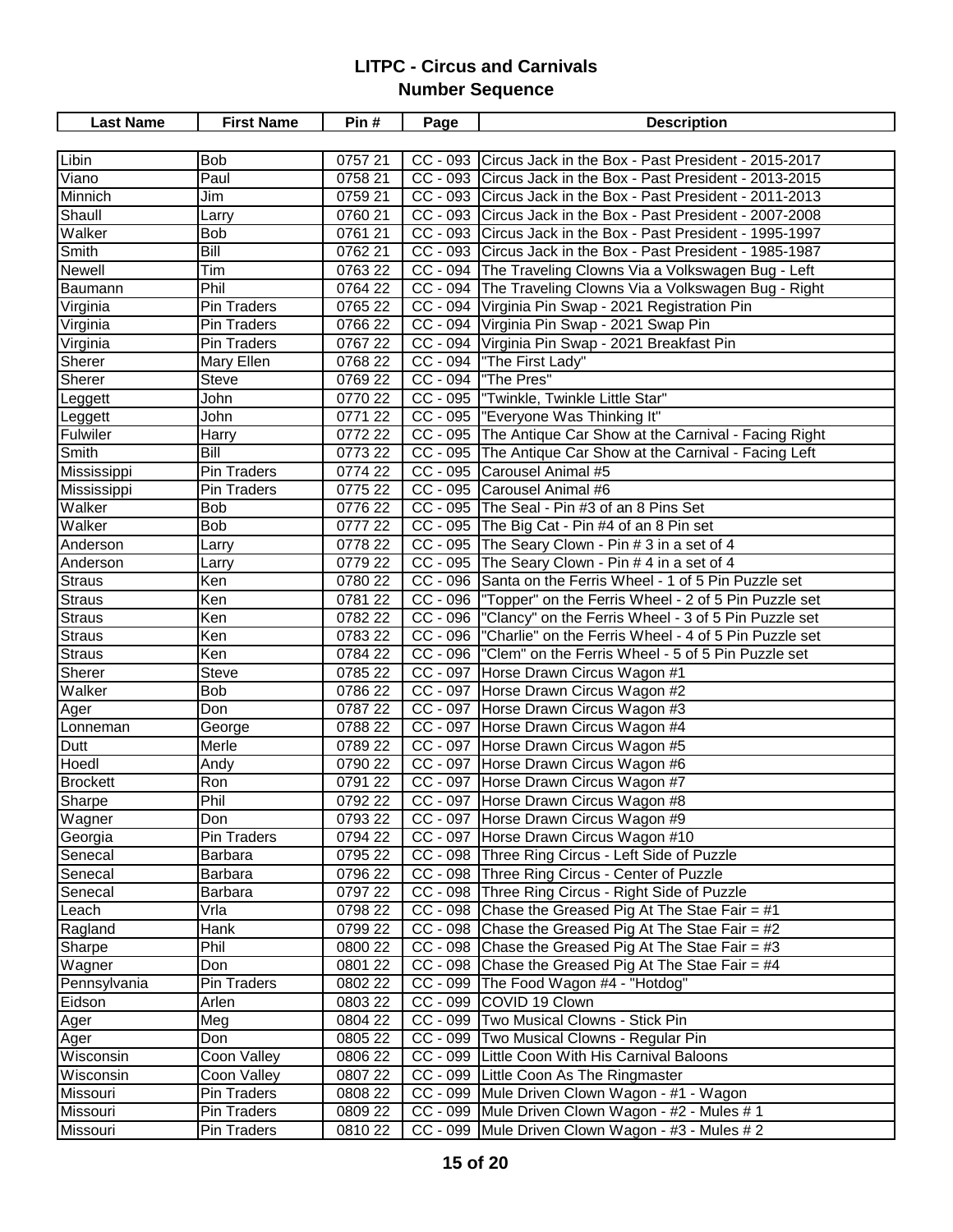| <b>Last Name</b>   | <b>First Name</b>  | Pin#                 | Page                  | <b>Description</b>                                              |
|--------------------|--------------------|----------------------|-----------------------|-----------------------------------------------------------------|
|                    |                    |                      |                       |                                                                 |
| Mississippi        | <b>Pin Traders</b> | 0811 22              |                       | CC - 100 Monkey Hanging on a Vine                               |
| Mississippi        | <b>Pin Traders</b> | 0812 22              |                       | CC - 100 Orangatang Hanging on a Vine                           |
| <b>Herbert</b>     | Jim                | 081322               |                       | CC - 100 Barrel of Monkeys                                      |
| Johnston           | Walter             | 0814 22              |                       | CC - 100 Monkeys Hanging on the Vines                           |
| Walker             | <b>Bob</b>         | 0815 22              |                       | CC - 100 Monkeys Hanging on the Vines                           |
| Mississippi        | <b>Pin Traders</b> | 081622               |                       | CC - 100 Southeast Pin Swap - Registration Pin                  |
| Mississippi        | <b>Pin Traders</b> | 081722               |                       | CC - 100 Southeast Pin Swap - Swap Pin                          |
| Mississippi        | <b>Pin Traders</b> | 0818 22              |                       | CC - 100 Southeast Pin Swap - Breakfast Pin                     |
| Johnson            | Don                | 081922               |                       | CC - 101 State Fair Bumper Car Pavilion - Bumper Car # 1        |
| Stoltzfoos         | Chester            | 0820 22              | $CC - 101$            | State Fair Bumper Car Pavilion - Bumper Car # 2                 |
| Radmann            | Jason              | $\overline{0821}$ 22 | $CC - 101$            | State Fair Bumper Car Pavilion - Bumper Car # 3                 |
| McCaulley          | Lana               | 0822 22              | $CC - 101$            | State Fair Bumper Car Pavilion - Bumper Car # 4                 |
| Lyons              | Scott              | 0823 22              | $\overline{CC}$ - 101 | State Fair Bumper Car Pavilion - Bumper Car # 5                 |
| Shatzer            | Amos               | $\overline{0824}$ 22 | $CC - 101$            | State Fair Bumper Car Pavilion - Bumper Car # 6                 |
| McCaulley          | Lana               | 0825 22              |                       | CC - 101 State Fair Bumper Car Pavilion - Bumper Car # 7        |
| Shatzer            | Kay                | 0826 22              | $CC - 101$            | State Fair Bumper Car Pavilion - Bumper Car # 8                 |
| Fenicle            | Mike               | 0827 22              |                       | CC - 101 State Fair Bumper Car Pavilion - Bumper Car # 9        |
| Fenicle            | Linda              | 0828 22              | $CC - 101$            | State Fair Bumper Car Pavilion - Bumper Car # 10                |
| Pennsylvania       | <b>Pin Traders</b> | 0829 22              |                       | CC - 102 The Keystone Clown Announces the 2022 Swap             |
| Pennsylvania       | Pin Traders        | 0830 22              |                       | CC - 102  "Clancy" the Clown Invites You to the PTCP Breakfast  |
| Radmann            | Jason              | 0831 22              |                       | CC - 102 Candy Box With 4 Hershey Kisses                        |
| Virginia           | Pin Traders        | 0832 22              |                       | CC - 102 The Proud Little Monkey Was the Star of the Mini-Swap  |
| Ohio               | Pin Traders        | 0833 22              | $CC - 102$            | 5th Pin in A Set f 5 - Ringling Bros Barnum Bailey Circus       |
| Walker             | <b>Bob</b>         | 0834 22              |                       | CC - 103 The Giraffe - 5 of an 8 Piece Pin Set                  |
| Walker             | <b>Bob</b>         | 0835 22              | $CC - 103$            | The Monkey - 6 of an 8 Piece Pin Set                            |
| Eidson             | Arlen              | 0836 22              | $CC - 103$            | Clown on a Horse                                                |
| Mississippi        | Pin Traders        | 0837 22              | $CC - 103$            | Carousel Animal # 5                                             |
| Mississippi        | Pin Traders        | 0838 22              | $CC - 103$            | Carousel Animal # 6                                             |
| Barnhill           | Curtis             | 0839 22              | $CC - 103$            | CAB's American Circus Coins # 3                                 |
| <b>Barnhill</b>    | Curtis             | 0840 22              |                       | CC - 103 CAB's American Circus Coins # 4                        |
| Sherer             | <b>Steve</b>       | 0841 22              |                       | CC - 103 Pin Number 7 of 8 - Honoring Circus Clown Emmett Kelly |
| Pennsylvania       | <b>Pin Traders</b> | 0842 22              |                       | CC - 103  "Popcorn" Food Wagon - Pin # 5 of 6                   |
| Sharpe             | Phil               | 0843 22              | $CC - 104$            | Virginia Pin Traders - Bumper Car # 1                           |
| Colley             | Don                | 0844 22              | $\overline{CC}$ - 104 | Virginia Pin Traders - Bumper Car # 3                           |
| Smith              | Bill               | 0845 22              |                       | CC - 104 Virginia Pin Traders - Bumper Car # 5                  |
| Fulwiler           | Harry              | 0846 22              |                       | CC - 104 Virginia Pin Traders - Bumper Car # 7                  |
| Golladay           | Susan              | 0847 22              |                       | CC - 104 Virginia Pin Traders - Bumper Car # 12                 |
| <b>Rudis-Evans</b> | Gay                | 0848 22              |                       | CC - 104 Virginia Pin Traders - Bumper Car # 13                 |
| Davies             | Vicki              | 0849 22              |                       | CC - 104 Virginia Pin Traders - Bumper Car # 15                 |
| Kramer             | Chet               | 0850 22              |                       | CC - 104 Virginia Pin Traders - Bumper Car # 16                 |
| Eidson             | Arlen              | 0851 22              |                       | CC - 104 Virginia Pin Traders - Bumper Car # 17                 |
| Leach              | Vrla               | 0852 22              |                       | CC - 104 Virginia Pin Traders - Bumper Car # 20                 |
| Senecal            | Barbara            | 0853 22              |                       | CC - 105 Virginia Pin Traders - Bumper Car # 4                  |
| Leach              | Fred               | 0854 22              |                       | CC - 105 Virginia Pin Traders - Bumper Car # 6                  |
| Ragland            | Ann & Hank         | 0855 22              |                       | CC - 105 Virginia Pin Traders - Bumper Car # 8                  |
| Newman             | Mary Lou           | 0856 22              | $CC - 105$            | Virginia Pin Traders - Bumper Car # 9                           |
| Newman             | Jim                | 0857 22              |                       | CC - 105 Virginia Pin Traders - Bumper Car # 10                 |
| Schrack            | Phil               | 0858 22              | $CC - 105$            | Virginia Pin Traders - Bumper Car # 11                          |
| Cross              | Doug               | 0859 22              |                       | CC - 105   Virginia Pin Traders - Bumper Car # 14               |
| Sharpe             | Penny              | 0860 22              |                       | CC - 105 Virginia Pin Traders - Bumper Car # 18                 |
| <b>Suslick</b>     | Randy              | 0861 22              | $CC - 105$            | Virginia Pin Traders - Bumper Car # 19                          |
| Evans              | Rich               | 0862 22              | $CC - 105$            | Virginia Pin Traders - Bumper Car # 20                          |
| Clovis             | Kent               | 086322               | $CC - 106$            | Clow All Star - "KoKo" The Clown                                |
| Eidson             | Arlen              | 0864 22              | $CC - 106$            | Clow All Star - "Alfie" The Clown                               |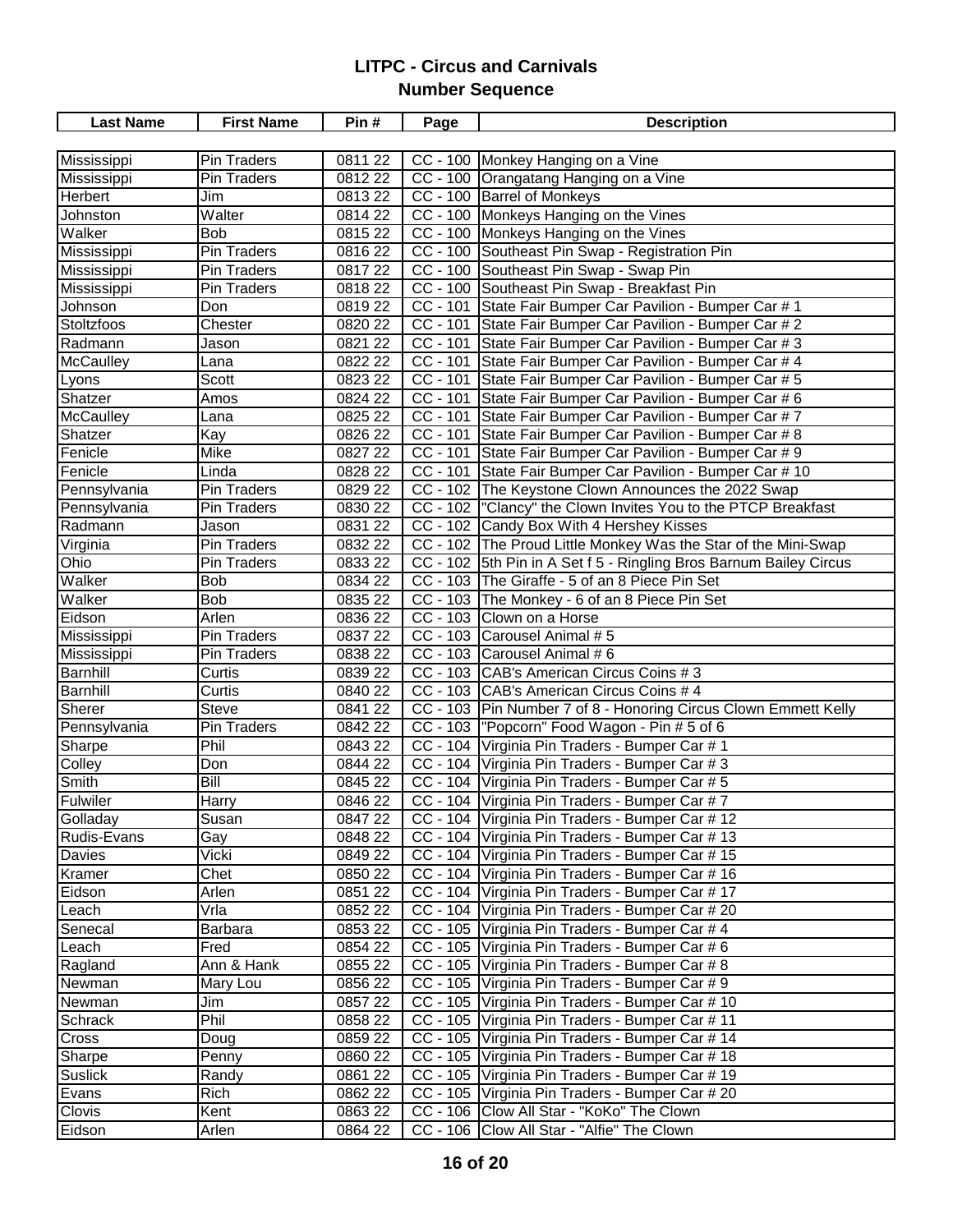| <b>Last Name</b> | <b>First Name</b> | Pin#      | Page       | <b>Description</b>                                              |
|------------------|-------------------|-----------|------------|-----------------------------------------------------------------|
|                  |                   |           |            |                                                                 |
| Fulwiler         | Harry             | 0865 22   |            | CC - 106 Clow All Star - "Harpo" The Clown                      |
| Minnich          | Jim               | 0866 22   |            | CC - 106 Clow All Star - "Jingles" The Clown                    |
| Sharpe           | Phil              | 0867 22   |            | CC - 106 Clow All Star - "Poodles" The Clown                    |
| Shaull           | Larry             | 0868 22   |            | CC - 106 Clow All Star - "Loopy" The Clown                      |
| Sherer           | <b>Mary Ellen</b> | 0869 22   |            | CC - 106 Clow All Star - "Molly" The Clown                      |
| Sherer           | Steve             | 0870 22   |            | CC - 106 Clow All Star - "Sylvester" The Clown                  |
| Smith            | Bill              | 0871 22   |            | CC - 106 Clow All Star - "Buster" The Clown                     |
| Walker           | <b>Bob</b>        | 0872 22   |            | CC - 106 Clow All Star - "Boo Boo" The Clown                    |
| <b>Straus</b>    | Ken               | 0873 22   |            | CC - 107 The Clown & The Monster - Lizard Man - Gold            |
| <b>Straus</b>    | Ken               | 0874 22   |            | CC - 107 The Clown & The Monster - Lizard Man - Pink            |
| Wilson,          | Allan             | 0875 22   | $CC - 107$ | The "Big Maroon Rig"                                            |
| <b>Straus</b>    | Ken               | 0876 22   | CC - 107   | The "Big Gray Rig"                                              |
| <b>Newell</b>    | Tim               | 0877 22   |            | CC - 107 Traveling Clowns Via a Red Volkswagen Bug - Left Side  |
| Newell           | Tim               | 0878 22   |            | CC - 107 Traveling Clowns Via a Red Volkswagen Bug - Right Side |
| Ager             | Don               | 0879 22   |            | CC - 108 The Smiling Clowns - "Donnie" The Clown                |
| Clovis           | Kent              | 0880 22   |            | CC - 108 The Smiling Clowns - "Okie" The Clown                  |
| Evans            | Rich              | 0881 22   |            | CC - 108 The Smiling Clowns - "Richie" The Clown                |
| Gutyan           | Mike              | 0882 22   |            | CC - 108   The Smiling Clowns - "Mikey" The Clown               |
| Jones            | Ken               | 0883 22   |            | CC - 108 The Smiling Clowns - "Kennie" The Clown                |
| Sherer           | <b>Steve</b>      | 0884 22   |            | CC - 108 The Smiling Clowns - "Stevie" The Clown                |
| Wagner           | Don               | 0905 22   |            | CC - 108 The Smiling Clowns - "Wagie" The Clown                 |
| Walker           | <b>Bob</b>        | 0906 22   |            | CC - 108 The Smiling Clowns - "Robbie" The Clown                |
| Lonneman         | George            | 0885 22   |            | CC - 108 The Ring Master and the Elephant                       |
| North Carolin    | Pin Traders       | 0886 22   |            | CC - 108 The Greatest Show on earth                             |
| McCaulley        | Lana              | 0887 22   |            | CC - 109 Death Defying Acts at the Circus - Aerial              |
| Lonneman         | George            | 0888 22   |            | CC - 109 Death Defying Acts at the Circus - Globe of Terror     |
| Murry            | Rob               | 0889 22   |            | CC - 109 Death Defying Acts at the Circus - Big Cats            |
| Sherer           | <b>Mary Ellen</b> | 0890 22   |            | CC - 109 Death Defying Acts at the Circus - Elephants           |
| Ager             | Don               | 0891 22   |            | CC - 109 Death Defying Acts at the Circus - Wall of Death       |
| <b>Murry</b>     | Sally             | 0892 22   |            | CC - 109 Death Defying Acts at the Circus - High Wire           |
| Dutt             | Merle             | 0893 22   |            | CC - 109 Death Defying Acts at the Circus - Human Cannonball    |
| Craiglow         | Jerry             | 0894 22   |            | CC - 109 Death Defying Acts at the Circus - Flame Thrower       |
| Sherer           | Steve             | 0895 22   |            | CC - 109 Death Defying Acts at the Circus - Equestrian          |
| <b>Brockett</b>  | Ron               | 0896 22   |            | CC - 110 Bumper Car Rides - The Seal                            |
| Craiglow         | Jerry             | 0897 22   |            | CC - 110   Bumper Car Rides - The Gorilla                       |
| Durham           | Richard           | 0898 22   |            | CC - 110 Bumper Car Rides - The Tiger                           |
| <b>Dlirham</b>   | Richard           | 0898-x 22 |            | CC - 110 Bumper Car Rides - The Tiger Last Name Mispelled       |
| English          | Gene              | 0899 22   |            | CC - 110 Bumper Car Rides - The Monkey                          |
| Jordon           | Bill              | 0900 22   |            | CC - 110 Bumper Car Rides - The Giraffe                         |
| Newman           | Jim               | 0901 22   |            | CC - 110 Bumper Car Rides - The Wolf                            |
| Radmann          | Jason             | 0902 22   |            | CC - 110 Bumper Car Rides - The Beaver                          |
| Roan             | Lyle              | 0903 22   |            | CC - 110 Bumper Car Rides - The Lion                            |
| Walker           | <b>Bob</b>        | 0904 22   |            | CC - 110 Bumper Car Rides - The Elephant                        |
| Georgia          | Pin Traders       | 0907 22   |            | CC - 111 Clowns in the Circus Car                               |
| Missouri         | Pin Traders       | 0908 22   |            | CC - 111 The Smilling Clown & The Piano                         |
| Virginia         | Pin Traders       | 0909 22   |            | CC - 111 LOVF Raffle Lion                                       |
| <b>McCaulley</b> | Lana              | 0910 22   | $CC - 111$ | Ringling Brothers Barnum & Bailey - The Tiger                   |
| Pennsylvania     | Pin Traders       | 0911 22   | $CC - 111$ | Circus Train Conductor - Salut to Amos Shatzer - 80th BD        |
| Barnhill         | Curtis            | 091222    | $CC - 111$ | CAB's American Circus - Coin # 5                                |
| Barnhill         | Curtis            | 091322    | $CC - 111$ | CAB's American Circus - Coin # 6                                |
| Newman           | Jim               | 0914 22   | $CC - 111$ | The Toll Booth Clowns - Left Half of Puzzle                     |
| Sharpe           | Phil              | 0915 22   | $CC - 111$ | The Toll Booth Clowns - Right Half of Puzzle                    |
| North Carolina   | Pin Traders       | 0916 22   |            | CC - 112 2022 - Swap Pin                                        |
| North Carolina   | Pin Traders       | 091722    |            | CC - 112 2022 - Breakfast Pin                                   |
|                  |                   |           |            |                                                                 |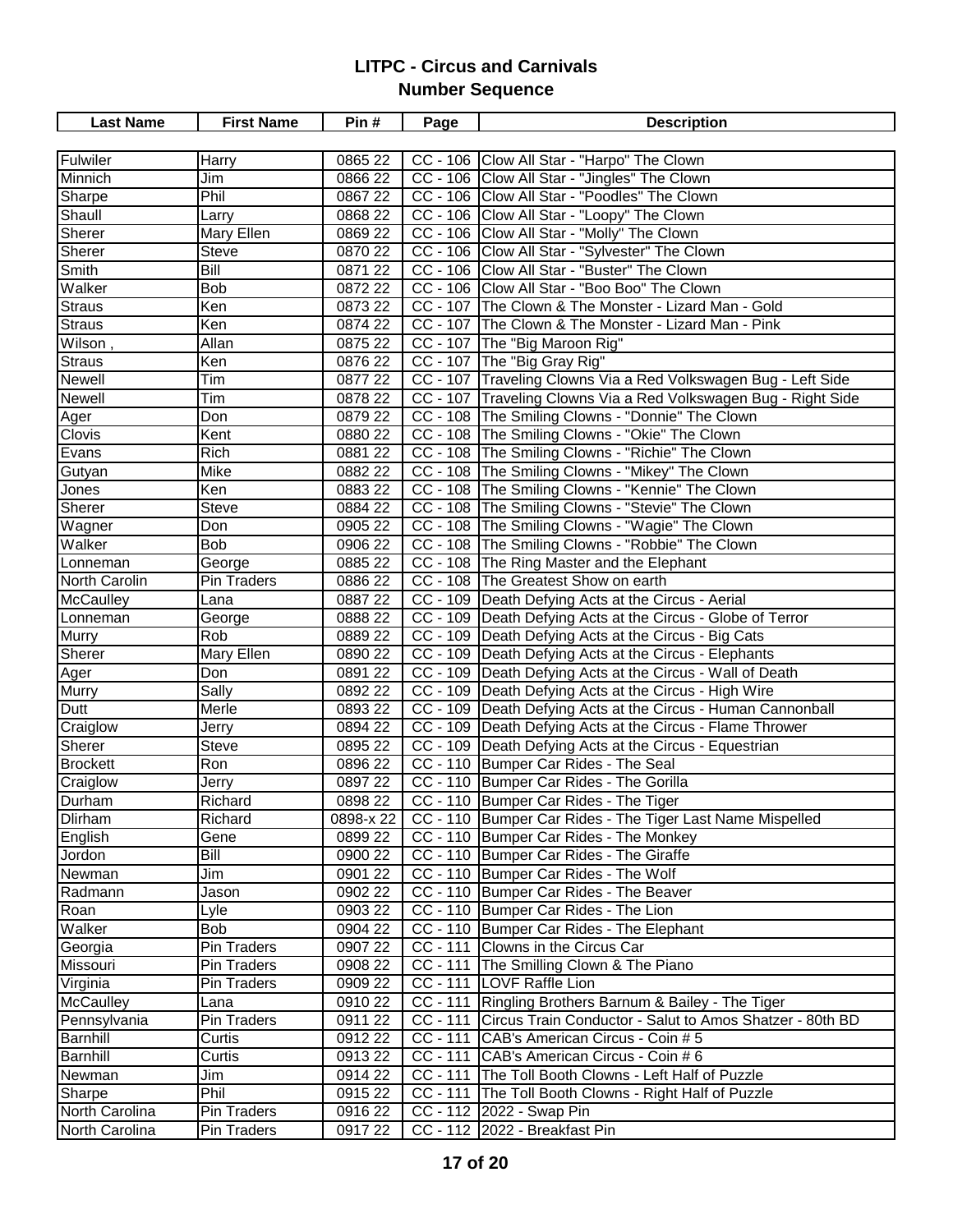| <b>Last Name</b> | <b>First Name</b> | Pin#    | Page       | <b>Description</b>                                                     |
|------------------|-------------------|---------|------------|------------------------------------------------------------------------|
|                  |                   |         |            |                                                                        |
| North Carolina   | Pin Traders       | 0918 22 |            | CC - 112 2022 - Registration Pin                                       |
| English          | Gene              | 0919 22 |            | CC - 112  "Eugenie" The Clown                                          |
| Barnhill         | Curtis            | 0920 22 |            | CC - 112  "Matilda" The Clown                                          |
| Durham           | Richard           | 0921 22 |            | CC - 112  "Ralphie" The Clown                                          |
| Dupree           | Dale              | 0922 22 |            | CC - 112 "Digger" The Clown                                            |
| Craiglow         | Jerry             | 0923 22 |            | CC - 112  "Gertrude" The Clown                                         |
| Roan             | Lyle              | 0924 22 |            | CC - 112  "Rhoda" The Clown                                            |
| Hall             | Randy             | 0925 22 |            | CC - 112  "Pricilla" The Clown                                         |
| North Carolina   | Pin Traders       | 0926 22 |            | CC - 112 2022 - Early Bird Pin                                         |
| Ager             | Don               | 0927 22 |            | CC - 113 Car Parade - "The Gang's All Here" - Blue/White Car           |
| <b>Brockett</b>  | Ron               | 0928 22 |            | CC - 113 Car Parade - "Five Happy Clowns" - Green/Purple Car           |
| Dutt             | Merle             | 0929 22 |            | CC - 113 Car Parade - "Three Clowns" - Red/Green Car                   |
| Hoedl            | Andy              | 0930 22 |            | CC - 113 Car Parade - "Eight Clowns" - Yellow/Purple Car               |
| Lonneman         | George            | 0931 22 |            | CC - 113 Car Parade - "XYZ Clowns" - Purple Car                        |
| Sharpe           | Phil              | 0932 22 |            | CC - 113 Car Parade - "The Umberlla Clowns" - Red/Purple Car           |
| Sherer           | <b>Steve</b>      | 0933 22 |            | CC - 113 Car Parade - "The Ballown Clowns" - Yellow/Purple Car         |
| Wagner           | Don               | 0934 22 |            | CC - 113 Car Parade - "Full of Clowns" - Blue/White Car                |
| Walker           | <b>Bob</b>        | 0935 22 |            | CC - 113 Car Parade - "Full of Clowns" - Red/White Car                 |
| Eidson           | Arlen             | 0936 22 |            | CC - 114 Virginia Flying Circus - "The Pig"                            |
| Evans            | Richard           | 0937 22 |            | CC - 114 Virginia Flying Circus - "The Mouse"                          |
| Golladay         | Susan             | 0938 22 |            | CC - 114 Virginia Flying Circus - "The Penguin"                        |
| Kramer           | Chet              | 0939 22 |            | CC - 114 Virginia Flying Circus - "The Elephant"                       |
| Leach            | Vrla & Fred       | 0940 22 |            | CC - 114 Virginia Flying Circus - "The Giraffe"                        |
| Newman           | Jim               | 0941 22 |            | CC - 114 Virginia Flying Circus - "The Chicken"                        |
| <b>Schrack</b>   | Phil              | 0942 22 |            | CC - 115 Virginia Flying Circus - "The Lion Cub"                       |
| Sharpe           | Penny             | 0943 22 |            | CC - 115 Virginia Flying Circus - "The Hippopotamus"                   |
| Sharpe           | Phil              | 0944 22 |            | CC - 115 Virginia Flying Circus - "The Bear"                           |
| Shoemaker        | Norma             | 0945 22 |            | CC - 115 Virginia Flying Circus - "The Corolla Bear"                   |
| Smith            | Bill              | 0946 22 |            | CC - 115 Virginia Flying Circus - "The Dog"                            |
| Suslick          | Randy             | 0947 22 |            | CC - 115 Virginia Flying Circus - "The Gorilla"                        |
| Lonneman         | George            | 0948 22 |            | CC - 116  "Charyn" - The Lady Ringmaster                               |
| Lonneman         | George            | 0949 22 |            | CC - 116  "Charyn" at the Carousel Booth - George's Carnival           |
| Lehman           | Craig             | 0950 22 |            | CC - 116 The Clown in his Tractor                                      |
| Mississippi      | Pin Traders       | 0951 22 |            | CC - 116 Carousel Animal # 9                                           |
| Mississippi      | Pin Traders       | 0952 22 |            | CC - 116 Carousel Animal # 10                                          |
| <b>Suslick</b>   | Randy             | 0953 22 |            | CC - 117 Hot Air Balloon Show at Carnival - Baby Ape                   |
| Golladay         | Susan             | 0954 22 |            | CC - 117 Hot Air Balloon Show at Carnival - Missy Bear                 |
| Sharpe           | Phil              | 0955 22 |            | CC - 117 Hot Air Balloon Show at Carnival - Smiling Lion               |
| Newman           | Mary Lou          | 0956 22 |            | CC - 117 Hot Air Balloon Show at Carnival - Skirted Hippo              |
| Leach            | Fred              | 0957 22 |            | CC - 117 Hot Air Balloon Show at Carnival - Cuddley Bear               |
| Leach            | Vrla              | 0958 22 |            | CC - 117 Hot Air Balloon Show at Carnival - Jolly Elephant             |
| Corson           | Scott             | 0959 22 |            | CC - 117   Hot Air Balloon Show at Carnival - Happy Giraffe            |
| O'Brien          | Pat               | 0960 22 |            | CC - 117   Hot Air Balloon Show at Carnival - Joyful Seal              |
| Fulwiler         | Harry             | 0961 22 | $CC - 117$ | Hot Air Balloon Show at Carnival - Rooster                             |
| Eidson           | Arlen             | 0962 22 | $CC - 117$ | Hot Air Balloon Show at Carnival - "Pork Chop" The Pig                 |
| Sharpe           | Penny             | 0963 22 | $CC - 117$ | Hot Air Balloon Show at Carnival - "Cuddles" The Tiger                 |
| Ragland          | Hank              | 0964 22 | $CC - 117$ | Hot Air Balloon Show at Carnival - President                           |
| Kerr             | Pat               | 0965 22 |            | CC - 118   Hot Air Balloon Show at Carnival - Little Monkey            |
| Smith            | Bill              | 0966 22 |            | CC - 118   Hot Air Balloon Show at Carnival - Screaming Gorilla        |
| Colley           | Don               | 0967 22 |            | CC - 118   Hot Air Balloon Show at Carnival - Performing Poodle        |
| Newman           | Jim               | 0968 22 |            | CC - 118   Hot Air Balloon Show at Carnival - Prancing Horse           |
| Cech             | Jim               | 0969 22 |            | CC - 118   Hot Air Balloon Show at Carnival - Dancing Penquin          |
| Schrack          | Phil              | 0970 22 |            | CC - 118   Hot Air Balloon Show at Carnival - "Mad Hatter" Jungle Bird |
| Evans            | Rich              | 0971 22 |            | CC - 118 Hot Air Balloon Show at Carnival - Bell Hop Monkey            |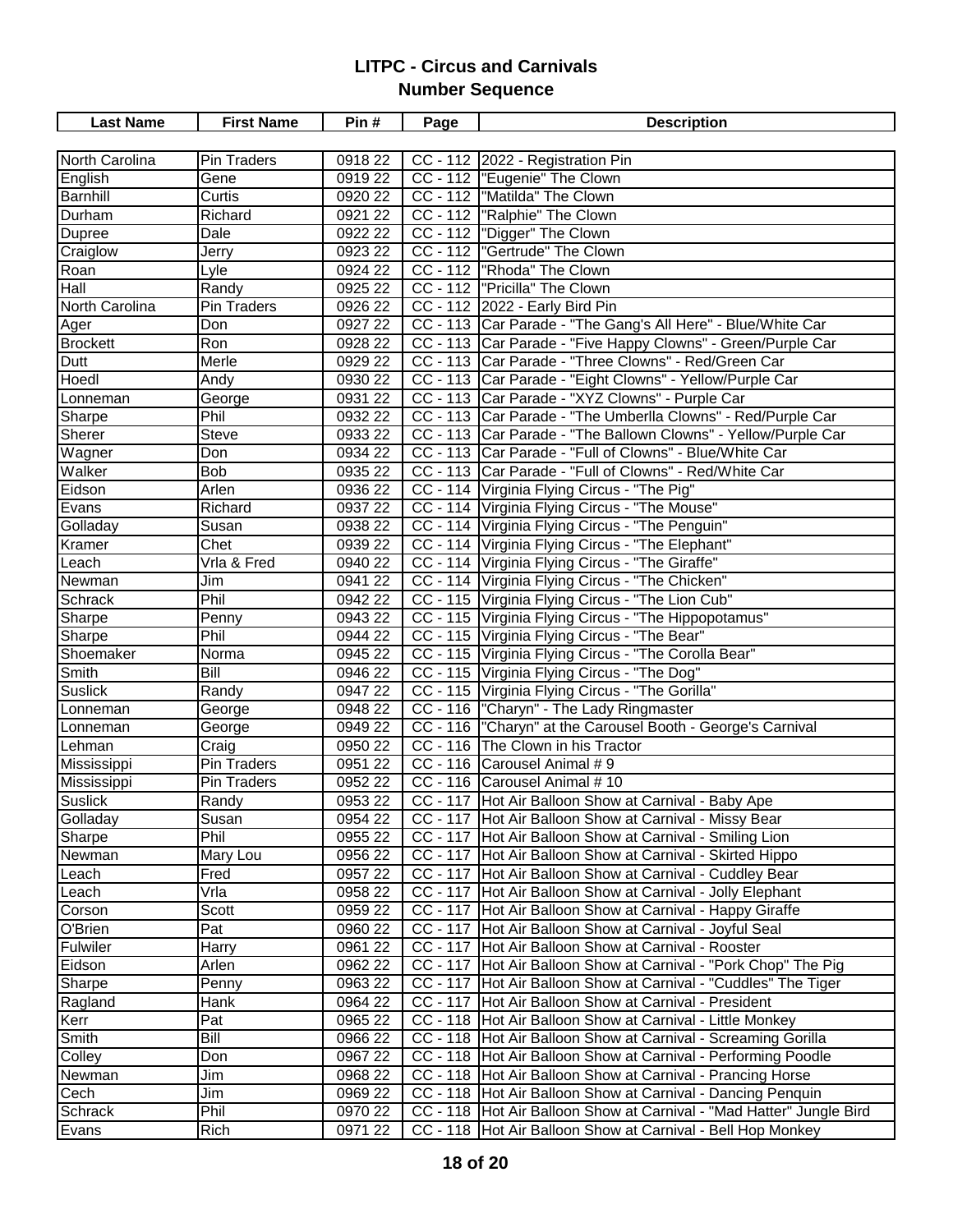| <b>Last Name</b>    | <b>First Name</b>  | Pin#    | Page                  | <b>Description</b>                                                  |
|---------------------|--------------------|---------|-----------------------|---------------------------------------------------------------------|
|                     |                    |         |                       |                                                                     |
| Rudis-Evans         | Gay                | 0972 22 |                       | CC - 118   Hot Air Balloon Show at Carnival - Baby Penguin          |
| <b>Ivey</b>         | Debbie             | 0973 22 |                       | CC - 118 Hot Air Balloon Show at Carnival - Santas Helper The Zebra |
| Kramer              | Chet               | 0974 22 |                       | CC - 118 Hot Air Balloon Show at Carnival - Laughing Crazy Cow      |
| Senecal             | Barbara            | 0975 22 |                       | CC - 118 Hot Air Balloon Show at Carnival - "Prissy" Bengal Tiger   |
| Cross               | Doug               | 0976 22 |                       | CC - 118 Hot Air Balloon Show at Carnival - "Charlie" The Clown     |
| Lions International | Pin Traders        | 0568 21 |                       | CC - 119 Mystery Pin Trader # 1                                     |
| Lions International | <b>Pin Traders</b> | 0977 22 |                       | CC - 119 Mystery Pin Trader # 2                                     |
| Lions International | <b>Pin Traders</b> | 0978 22 |                       | CC - 119 Mystery Pin Trader #3                                      |
| Lions International | Pin Traders        | 0979 22 |                       | CC - 119 Mystery Pin Trader # 4                                     |
| Lions International | Pin Traders        | 0980 22 |                       | CC - 119 Mystery Pin Trader #5                                      |
| North Carolina      | Pin Traders        | 098122  |                       | CC - 119 Ladies Who Visit the LITPC Hospitality Room                |
| North Carolina      | Pin Traders        | 0982 22 |                       | CC - 119 Men Who Visis the LITPC Hospitality Room                   |
| Leveille            | Yves               | 0983 22 |                       | CC - 119 The Happy Clown & The Bridge                               |
| Eidson              | Arlen              | 0984 22 |                       | CC - 120 The Scarecrow Clown                                        |
| Barnhill            | Curt               | 0985 22 |                       | CC - 120 CAB's American Circus - Coins # 7                          |
| Barnhill            | Curt               | 0986 22 |                       | CC - 120 CAB's American Circus - Coins # 8                          |
| Sherer              | <b>Steve</b>       | 0987 22 |                       | CC - 120 8th pin in a series of 8 - Featuring Emmett Kelly          |
| English             | Gene               | 0988 22 |                       | CC - 120 The Circus Lion Facing Right                               |
| English             | Gloria             | 0989 22 |                       | CC - 120 The Circus Lion Facing Left - White                        |
| New Hampshire       | Pin Traders        | 0990 22 |                       | CC - 120 The Circus at Night                                        |
| Hoedl               | Andy               | 0991 22 | $CC - 121$            | Circus Train Cars - # 7 or an eight Pins set                        |
| Lonneman            | George             | 0992 22 | $CC - 121$            | Circus Train Cars - # 8 or an eight Pins set                        |
| Walker              | <b>Bob</b>         | 0993 22 | $CC - 121$            | The Elephant                                                        |
| Walker              | <b>Bob</b>         | 0994 22 | $CC - 121$            | The Lion                                                            |
| Anderson            | Larry              | 0995 22 | $CC - 121$            | The Gisha Clowns - #1                                               |
| Anderson            | Larry              | 0996 22 | $CC - 121$            | The Gisha Clowns - #2                                               |
| Anderson            | Larry              | 0997 22 | $CC - 121$            | The Gisha Clowns - #3                                               |
| Radmann             | Jason              | 0998 22 |                       | CC - 122 The Cymbol Playing Circus Monkey                           |
| Virginia            | Pin Traders        | 0999 22 | CC - 122              | "Piggly Wiggly" on His Way to the Circus                            |
| Lonneman            | George             | 1000 22 | $CC - 122$            | "Charyn's Kisses" - 4th of a 4 Piece Set                            |
| Pennsylvania        | Pin Traders        | 1001 22 | $\overline{CC}$ - 122 | "Burger" Food Wagon - # 6 of a 6 Piece Set                          |
| English             | Gene               | 1002 22 | $CC - 123$            | Good Old Horse & Buggy Days - Clowns of Circus - #1                 |
| Kramer              | Chet               | 1003 22 |                       | CC - 123 Good Old Horse & Buggy Days - Clowns of Circus - #2        |
| Wilson              | Allan              | 1004 22 |                       | CC - 123 Good Old Horse & Buggy Days - Clowns of Circus - #3        |
| Eidson              | Arlen              | 1005 22 |                       | CC - 123 Good Old Horse & Buggy Days - Clowns of Circus - #4        |
| McCaulley           | Lana               | 1006 22 |                       | CC - 123 Good Old Horse & Buggy Days - Clowns of Circus - #5        |
| Sherer              | Mary Ellen         | 1007 22 |                       | CC - 123 Good Old Horse & Buggy Days - Clowns of Circus - #6        |
| Leach               | Fred               | 1008 22 |                       | CC - 123 Good Old Horse & Buggy Days - Clowns of Circus - #7        |
| Leach               | Vrla               | 1009 22 |                       | CC - 123 Good Old Horse & Buggy Days - Clowns of Circus - #8        |
| Clovis              | Kent               | 1010 22 |                       | CC - 124 Good Old Horse & Buggy Days - Clowns of Circus - #9        |
| Johnstson           | Walter             | 1011 22 |                       | CC - 124 Good Old Horse & Buggy Days - Clowns of Circus - #10       |
| Cross               | Doug               | 1012 22 |                       | CC - 124 Good Old Horse & Buggy Days - Clowns of Circus - # 11      |
| Golladay            | Susan              | 1013 22 |                       | CC - 124 Good Old Horse & Buggy Days - Clowns of Circus - #12       |
| Murry               | Rob                | 1014 22 |                       | CC - 124 Good Old Horse & Buggy Days - Clowns of Circus - #13       |
| Sherer              | <b>Steve</b>       | 1015 22 |                       | CC - 124 Good Old Horse & Buggy Days - Clowns of Circus - #14       |
| Sharpe              | Penny              | 1016 22 |                       | CC - 124 Good Old Horse & Buggy Days - Clowns of Circus - #15       |
| Sharpe              | Phil               | 1017 22 |                       | CC - 124 Good Old Horse & Buggy Days - Clowns of Circus - #16       |
| Leggett             | John               | 1018 22 |                       | CC - 125 Good Old Horse & Buggy Days - Clowns of Circus - #17       |
| Minnich             | Jim                | 1019 22 |                       | CC - 125 Good Old Horse & Buggy Days - Clowns of Circus - #18       |
| Walker              | Bob                | 1020 22 |                       | CC - 125 Good Old Horse & Buggy Days - Clowns of Circus - #19       |
| Wagner              | Don                | 1021 22 | $CC - 125$            | Good Old Horse & Buggy Days - Clowns of Circus - # 20               |
| Evans               | Rich               | 1022 22 |                       | CC - 125 Good Old Horse & Buggy Days - Clowns of Circus - #21       |
| <b>Rudis-Evans</b>  | Gay                | 1023 22 |                       | CC - 125 Good Old Horse & Buggy Days - Clowns of Circus - #22       |
| <b>Murry</b>        | Rob                | 1024 22 |                       | CC - 126 Welcome to Circus Side Shows - Welcome to the Circus       |